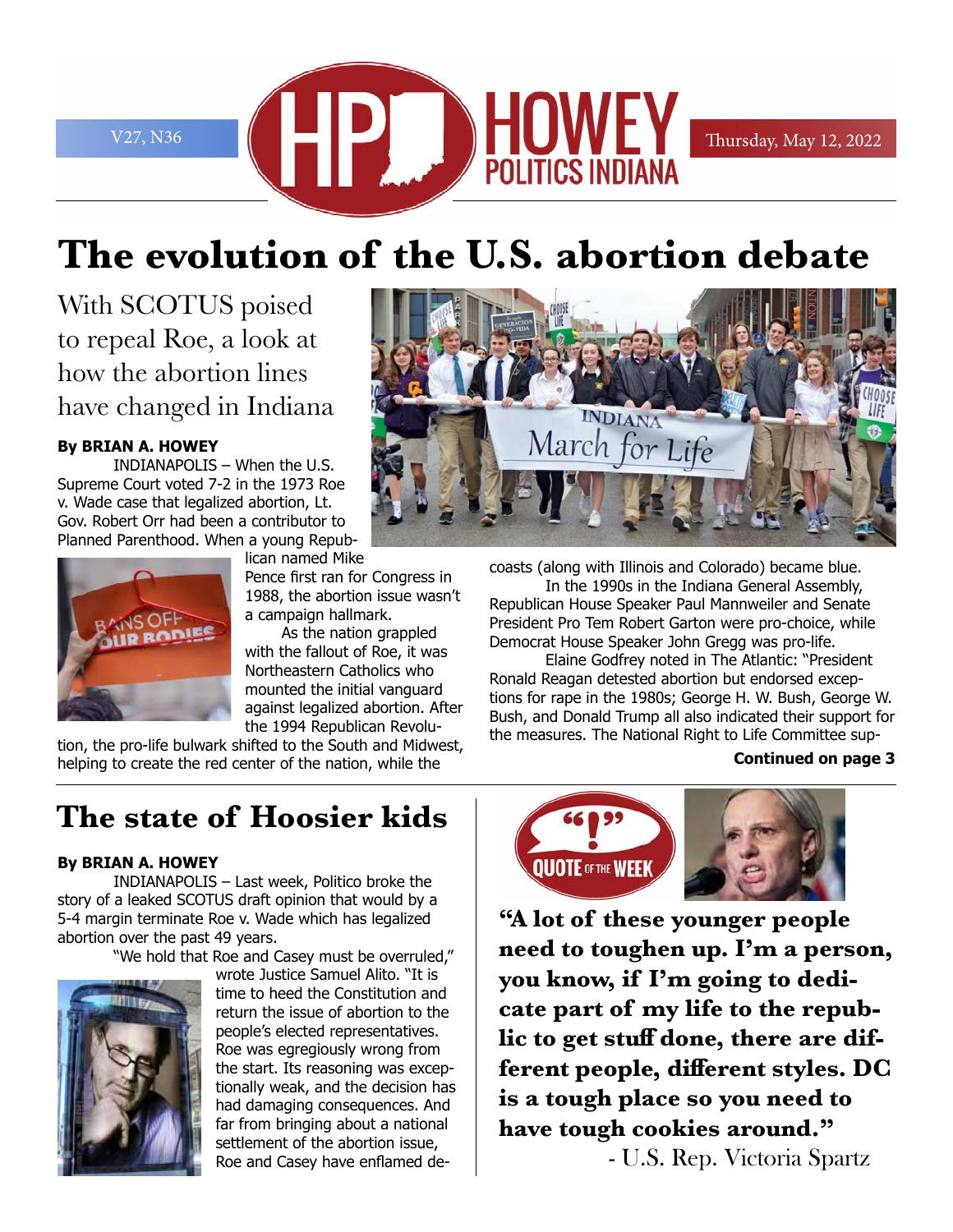

**Howey Politics Indiana WWWHowey Media, LLC c/o Business Office PO Box 6553 Kokomo, IN, 46904 www.howeypolitics.com**

**Brian A. Howey,** Publisher **Mark Schoeff Jr.,** Washington **Mary Lou Howey,** Editor **Susan E. Howey,** Editor **David McChesney,** Marketing

#### **Subscriptions**

HPI, HPI Daily Wire \$599 HPI Weekly, \$350 **Lisa Hounchell,** Account Manager (765) 452-3936 telephone (765) 452-3973 fax HPI.Business.Office@howeypolitics.com

### **Contact HPI**

bhowey2@gmail.com Howey's cell: 317.506.0883 Washington: 202.256.5822 Business Office: 765.452.3936

#### **© 2022, Howey Politics**

**Indiana.** All rights reserved. Photocopying, Internet forwarding, faxing or reproducing in any form, whole or part, is a violation of federal law without permission from the publisher.

> **Jack E. Howey** editor emeritus 1926-2019



#### Child Overall Well-Being and Domain Rankings; Indiana: 2014-2021



Source: Annie E. Casey Foundation

| Low birth-weight babies                                      | 8%        | 8.2%           | Worse  |
|--------------------------------------------------------------|-----------|----------------|--------|
| Total: 6,607                                                 | 2010      | 2019           |        |
| Children without health insurance                            | $9\%$     | 7 <sub>x</sub> | Better |
| O00.911 floto                                                | 2010      | 20%            |        |
| Child and teen deaths per 100,000                            | 28        | 29             | Worse  |
| Total: 494                                                   | 2010      | 2019           |        |
| Children and teens ages 10 to 17 who are overweight or obese | 30%       | 37%            | Worse  |
| Total: N/A                                                   | 2016~2017 | 2018-2019      |        |

bate and deepened division."

**When the Dobbs** case out of Mississippi is announced in late June or early July, Gov. Eric Holcomb will almost certainly call a special session of the General Assembly and Indiana is expected become one of 26 states to outright ban abortions. This will likely preclude the traditional carve outs that had allowed abortion in the case of rape, incest or if the life of the mother is in peril.

"The vast majority of House Republicans, including myself, have been abundantly clear that we want to take action to further protect life should the U.S. Supreme Court overturn, in full or in part, Roe," Republican House Speaker Todd Huston, R-Fishers, said in a statement Tuesday. "We will continue to await the court's final decision."

"I have a hard time being the person that's part of taking of a life," Holcomb said on Wednesday. "And I'll review the decision that has impact on that." Holcomb said a special session is "obviously on the table," but said there are "a lot of ifs, ands and whatifs" that potential legislation will look like.

The outright outlawing of all abortion will bring more children into our state. I was curious about how the children already with us are doing,

so I read the 2022 Kids Count Data Book published by the Indiana Youth Institute.

Indiana is home to the 14th largest population of children nationally, with more than 1.57 million children younger than 18, including 51% who were males and 49% females. Some 4.5% of Indiana's population identify as LGBTQ+, and 34% of the LGBTQ+ population has children.

According to the Indiana Department of Health, the number of abortions in Indiana grew by 119, or 1.6%, to 7,756 during 2020. That increased number remained below the some 8,000 performed in 2018, Indiana's highest number since 2014.

**Indiana ranks 36th** in the United States in kid's health, with 8.2% of babies born with low birthrate in 2019. In 2020, some 101,618 (or 6.3%) Hoosier children did not have health insurance. However, Indiana is higher than the U.S. rate for children without health insurance, which was 5.1% in 2020. Indiana ranks 40th in the nation for children without healthcare; it is also the lowest-ranked state for children without health insurance compared to our neighboring states: Michigan (10th), Illinois (18th), Kentucky (20th), and Ohio (24th).

Indiana's 2020 infant mortal-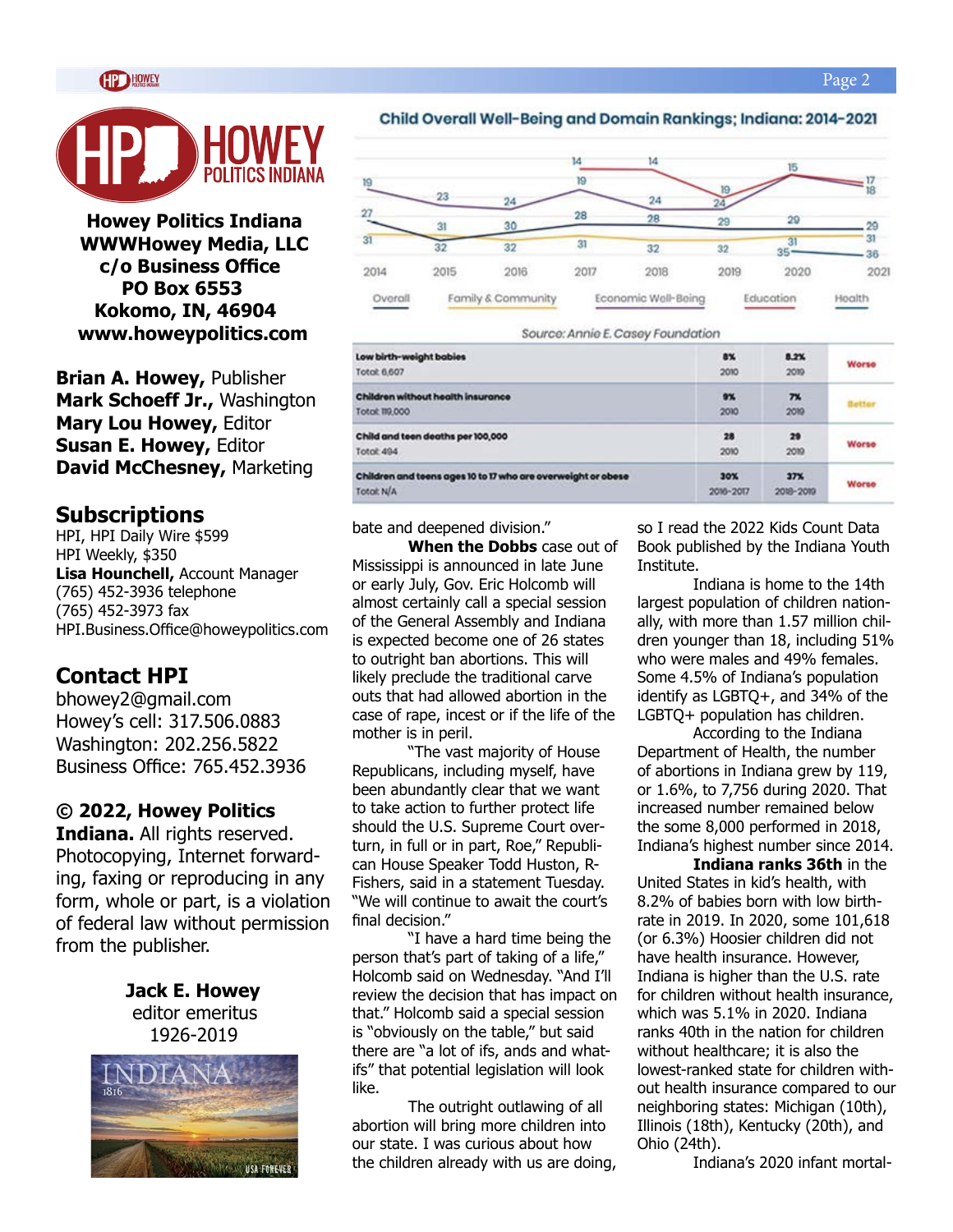#### **HOWEY**

ity rate was 6.6 per 1,000 live births and there were 527 deaths. Black infants were more than twice as likely to die before their first birthday (13.2 per 1,000) than White infants (5.5 per 1,000) and Hispanic/Latino infants (6.0 per 1,000). The infant mortality rate stood at 5.26 in Illinois, 6.23 in Kentucky, 6.5 in Michigan and Ohio, and 3.8 in Massachusetts. In Canada it was 5, in Cuba 5.8, in Germany 3.9, in Japan 2.8, in Russia 10.5 and in Mexico 18.4.

**In 2020, some 10.9% of expectant** Hoosier mothers smoked while pregnant. This percentage has steadily decreased since 2008, when 18.5% of expectant mothers smoked.

Indiana's teen birth rate for ages 15-19 continues to decrease (2018: 22 per 1,000 improved to 2019: 21 per 1,000), though it is still above the national rate (17 per 1,000). In 2020, some 4,126 babies had a mother between the ages of 15 and 19. This represents 5.3% of total births.

The report states upfront that "Indiana's overall child well-being ranking has stayed consistent at 29th since 2019." Overall, Indiana ranks third best among neighboring states with Illinois (21st), Michigan (28th), Ohio (31st), and Kentucky (37th).

Indiana ranks 25th with 8% of our kids living in high poverty areas. Some 35% of Hoosier children are living in a single-parent family, which ranks 27th.

In 2019, neglect was reported as a reason for

87% of referrals to remove children from homes, and 91% of reasons for foster care placement. Of the 7,547 total removals conducted in 2020, some 61.1% included parent drug and/or alcohol abuse as a contributing reason. Some 20.9% of Hoosier children have experienced two or more adverse childhood experiences.

Hoosier children living with a grandparent stood at 19% in 2014, 23.9% in 2016, 29.9% in 2018, and 23.5% in 2020. In 2018 and 2019, 6.0% of Indiana adults reported having an alcohol use disorder in the past 12 months, compared to 5.7% nationally; 9.9% of Indiana children have lived with someone who had a problem with alcohol or drugs, higher than the national rate (8.6%).

**The Number of Indiana** children in foster care were 20,763 in 2014, 34,269 in 2018, 30,237 in 2019 and 26,913 in 2020. There were 8,676 open Children In Need of Services (CHINS) cases in 2020, prompting 7,547 removals.

If medically-supervised abortions are going to be banned, the question here is: What will Hoosier leaders do to protect those children arriving from the womb?  $\triangleleft$ 

**The columnist is publisher of Howey Politics Indiana at www.howeypolitics.com. Find Howey on Facebook and Twitter @hwypol.**

**HP HOWEY** 

### **Post-Roe, from page 1**

ported legislation that included exceptions in the 1990s. Even the Hyde Amendment, the federal law that prohibits federal funds from being used to pay for abortions, has long contained these exceptions."

Just 10 years ago, in 2012, two Republican Senate candidates, Richard Mourdock of Indiana and Todd

Aiken of Missouri, lost their contests following remarks about rape and abortion. Mourdock called rape during his final Senate debate with Democrat Joe Donnelly a "horrible situation" but "something that God intended to happen." Aiken somehow seemed to think a woman could avoid getting pregnant when he said, "If it's a legitimate rape, the female body has



ways to try to shut that whole thing down."

Donnelly would go on to win the 2012 Senate seat by surging to a 7% plurality.

Indiana – like Oklahoma, Florida, Kentucky and other states – now seems poised to pass a law to further restrict abortion. In a letter, Indiana Republicans called

for a special session following the U.S. Supreme Court's decision on the challenged Mississippi law. This ruling is expected in late June or early July. "As a state that recognizes that life is a precious gift that should never be neglected, it is our desire that you, as the governor of Indiana, ensure that those values are upheld without delay," the letter stated. "We have a responsibility to Hoosiers to ensure that our state laws are aligned with the Supreme

> Court's decision if Roe v. Wade is wholly, or partially, overturned."

Erin Murphy, Holcomb's spokeswoman, said Holcomb has received the letter. "He is absolutely considering it while he awaits a decision by the U.S. Supreme Court," Murphy said. Holcomb told the NWI Times' Dan Carden on Monday that a special session following the U.S. Supreme Court ruling is "to be determined," adding, "I'm

waiting to see what the court submits in their final decision."

State Sens. Jean Breaux, D-Indianapolis, and Shelli Yoder, D-Bloomington, released a joint statement criticizing the letter. "This special session would only put

#### Page 3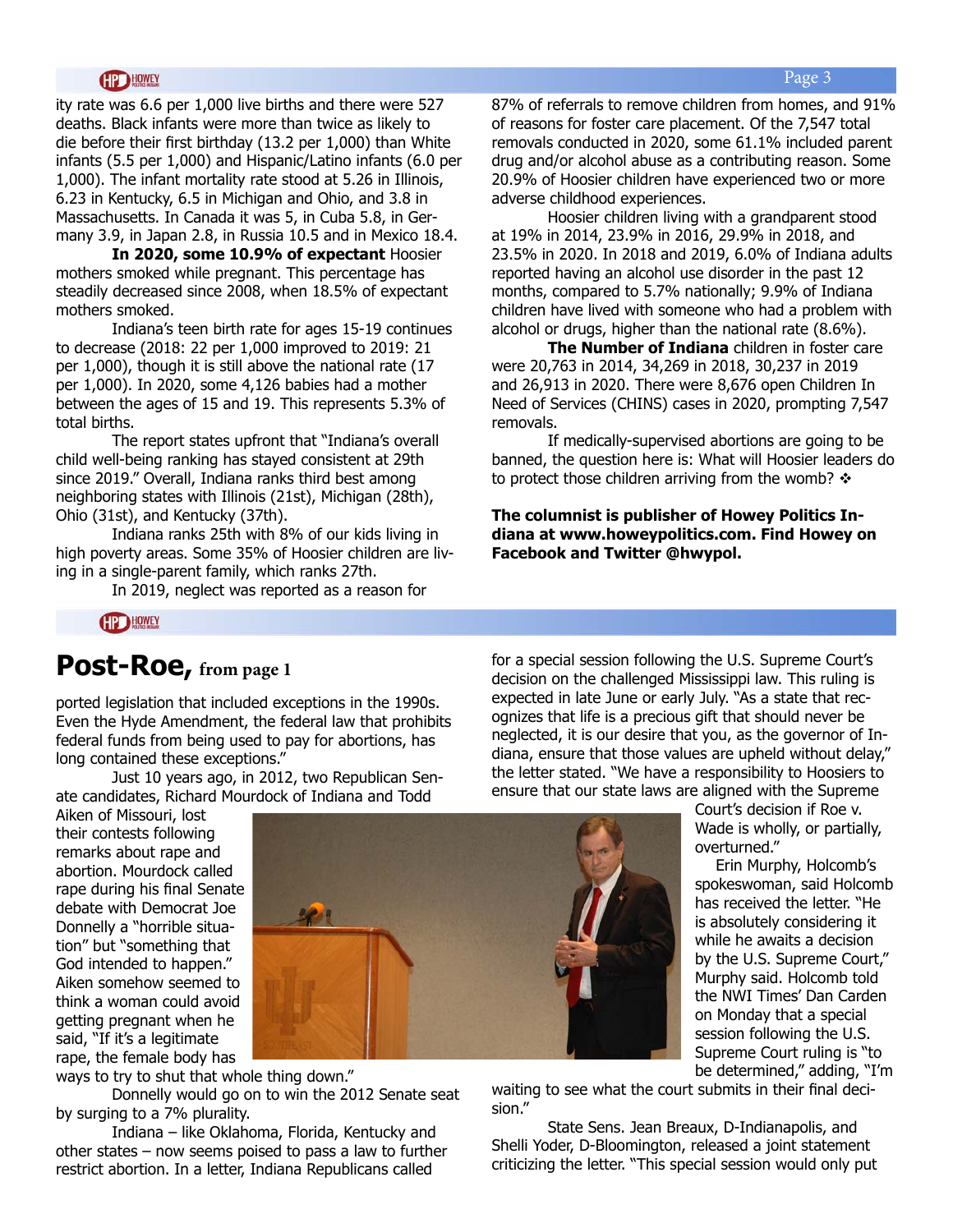#### **HD HOWEY**

women in direct danger," they said in the statement. "If we call a special session in the name of protecting women and children, it should be to pass laws that fund child care, support foster services, reinstate the child tax credit and support Hoosier women and children in real ways."

According to research by the Guttmacher Institute, an abortion rights organization, Indiana is classified as a state "likely to ban abortion," surrounded by several the institute has classified as "certain to ban abortion" (Indiana Citizen).

Indiana Attorney General Todd Rokita and 17 other states have filed an amicus brief before the Fifth Circuit Court of Appeals in support of a controversial Texas abortion law that makes abortion illegal in that state after

heartbeat activity is detected in an embryo (Indiana Lawyer). Indiana is leading the 18-state brief filed Monday, joined by Alabama, Alaska, Arizona, Arkansas, Florida, Georgia, Kentucky, Louisiana, Mississippi, Montana, Nebraska, Ohio, Oklahoma, South Carolina, South Dakota, Utah and West Virginia. The states are requesting the 5th Circuit vacate the preliminary injunction against the Texas law known as Senate Bill 8, which virtually ended abortion in the nation's second-largest state after six weeks of pregnancy.

"This case does not permit, much less require, the Court to address S.B. 8, but instead presents a question of considerable significance for

federalism and the separation of powers – whether the U.S. Attorney General has inherent authority to challenge state laws as violative of individual constitutional rights even absent congressional authorization," the amicus brief reads.

Oklahoma Gov. Kevin Stitt signed a bill into law on April 12 making it a felony to perform an abortion, punishable by up to 10 years in prison, as part of an aggressive push in Republican-led states across the country to scale back abortion rights.

Mississippi's law prohibits abortion after 15 weeks of pregnancy, significantly earlier than Roe and later court decisions allow. The Mississippi law was immediately challenged and has not yet gone into effect. Indiana's current law bans abortions after the first trimester. It is highly likely that the legislature will seek to further reduce this time limit with some legislators, like Republican Reps. Curt Nisly and John Jacob (both defeated in the May primary), seeking a complete ban. Indiana is likely to retain the "life of the mother" exception but we might see efforts to

include exceptions in cases of rape or incest even as other states have eliminated or decided not to include these exceptions.

In 2020, 7,756 women had an abortion in Indiana, up from 7,637 one year prior, a total of 119 more abortions, or a 1.6% increase, following a 5% decline in 2019 (Carden, NWI Times). Records show there were 79,058 live births in Indiana in 2020, or more than 10 times the number of abortions. Hoosier women, coming from 90 of the state's 92 counties, accounted for 7,372 abortions, or 95%. Residents of other states obtained 384 abortions at Indiana clinics and hospitals, primarily women from Kentucky. Women in their 20s procured 4,599 abortions, or 59.3% of the state's total. Women in their 30s had 28.2%

> of Indiana's abortions; those age 19 and younger, 9.2%; and age 40 and up, 3.3%. Altogether, 5.7 per every 1,000 Hoosier women between ages 15 and 44 had an abortion in 2020, up from 5.5 per 1,000 Indiana women of childbearing age in 2019.

These new abortion laws are being advanced by state legislatures that are overwhelmingly men and controlled by Republicans. This issue could energize women, especially younger women who have grown up in an era of abortion restrictions but not to this degree. The issue might give Democrats an opportunity with Independent voters. We might not see impacts in the 2022 election but it could be a mobilizing issue in 2024 and, like the Senate races in 2012, the impact might be felt

first in statewide elections.

The operative words in that last paragraph are "could" and "might."

While the November mid-term election had been poised to be a pocketbook sequence (though the House Jan. 6 Committee will likely issue a report by next fall), the \$64,000 question is whether the fight over abortion will change the dynamic. At this point, it is impossible to say what impact it will have.

National polling shows Americans are not ready for a full repeal. Last October, four pollsters asked specifically about the Roe v. Wade decision. While the precise framing of the questions differed, all found support for upholding the decision in the 60% range, with the share who wanted to see it overturned hovering around the 25% mark:

■ Quinnipiac: 66% of likely voters said they agreed with the 1973 Roe v. Wade Supreme Court decision, with 27% saying they disagreed.

■ Kaiser Family Foundation: 69% of adults said they did not want to see the Supreme Court overturn its

# WHAT WOULD HAPPEN IF ROE V. **WADE IS OVERTURNED**



AS OF MAY 3, 2022 Post-Roe law would ban or severely restrict abortion Abortion would be legal\*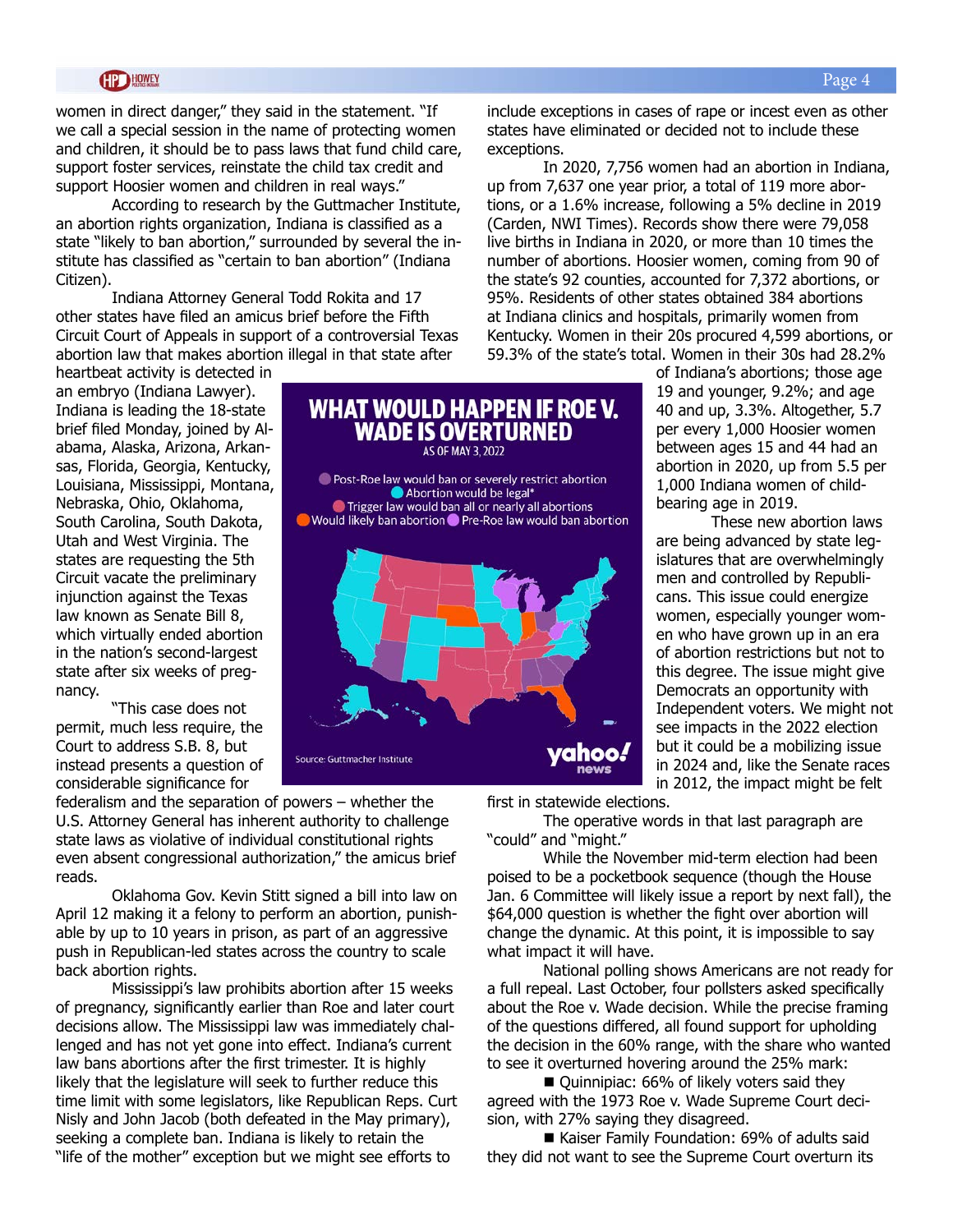Roe v. Wade decision, with 27% saying they did want it overturned.

■ ABC News/Washington Post: 62% of registered voters said the Supreme Court should uphold Roe v. Wade, with 24% saying the Supreme Court should overturn it.

 $\blacksquare$  Fox News: 61% of registered voters said the Supreme Court should let Roe v. Wade stand, with 28% saying the Supreme Court should overturn it.

■ A Ball State University Bowen Center Hoosier Poll published in 2019 found Hoosiers split: 19% of Hoosiers expressing support for legal abortion in all cases compared to 17% who think it should be illegal in all cases. Another 29% of Hoosiers said abortion should be legal in most cases, compared to 28% who said it should be illegal in most cases.

In the wake of the release of the Alito draft decision, early public opinion polling shows little evidence of a

massive swing against Republicans based on the impending threat to Roe, the Washington Post reported on Tuesday. A CNN survey taken in the immediate aftermath of the leak showed that Americans favored keeping Roe intact by roughly two to one, yet Republicans still enjoyed a 7% advantage over Democrats when voters were asked about their midterm preferences – a margin that would easily swing both chambers to the GOP.

Meet The Press Daily observed last week: "This is a draft opinion, so it's possible (though unlikely) that a justice could switch his or her vote later this summer; we have no idea what other issues will dominate the rest of the year; and midterms are traditionally referendums on a sitting presi-



Majority of adults say abortion should be legal in

some cases, illegal in others

that abortion should be legal in all cases but skipped the follow-up question were coded as "legal in all cases, no exceptions." Adults who answered that abortion should be illegal in all cases but skipped the follow-up question were coded as "illegal in all cases, no exceptions." See topline for full details. Source: Survey of U.S. adults conducted March 7-13, 2022.

"America's Abortion Quandary"

PEW RESEARCH CENTER

dent, not on what happens at the U.S. Supreme Court. But here's what we DO know, as we wrote back in December: If you get rid of Roe, every single state will need a position on fetus viability, weeks when you can/can't have an abortion, parental notification, sonograms and possible exceptions (like on rape, incest or threat to the mother's life). And every single primary and general election could be dominated by those specific positions – all in a nation where a majority of Americans believe that abortion should be legal in all or most cases, and where even more say they support Roe v. Wade."

[Yahoo News](https://news.yahoo.com/pences-career-long-stance-against-abortion-leaves-out-the-details-213238690.html) reporter Tom LoBianco observed this week that "in the more than three decades former Vice President Mike Pence has been involved in politics, his

opposition to abortion rights has been one of his bedrock principles. But in that time he's avoided settling on precisely what he would do if given the reins of power. He hasn't locked in a clear position in recent years. Exceptions for cases of rape and incest? He was for it in 2010 but hasn't said where he is now. Bans from six weeks after conception or 15 weeks? Pence's political advocacy group, Advancing American Freedom, filed an amicus brief supporting the Mississippi state ban after 15 weeks, but he hasn't said if he would take it further if given the chance."

Meanwhile, there is rampant speculation that not only will the Indiana General Assembly and other red state assemblages not stop at outlawing abortion, they will also target chemical abortion drugs, contraception and samesex marriage.

Bloomberg Law reported: "Legislators pushing for a stricter anti-abortion law in Louisiana have lost the support of a major lobbying group because the bill would

> permit homicide charges against those who end pregnancies. The bill (H.B. 813) is inconsistent with the policies of Louisiana Right to Life because it "does not exempt women from criminalization," the group said in a statement.

> The bill's sponsor, Louisiana State Rep. Danny McCormick (R), said, "Our plan is to move forward with this bill to give the unborn the same protections as the born. We knew it would upset the establishment." McCormick's office on Monday referred questions to the Texas-based Foundation to Abolish Abortion, which helped draft the bill. "Both the U.S. and Louisiana constitutions require equal protection under the law for all persons," the group's president, Bradley Pierce, said in an email to Bloomberg Law. "This bill simply

acts consistently with the belief that a fetus is a person from conception. The mother and anyone else involved with an abortion would be entitled to all due process protections; the bill explicitly does not alter any existing presumption, defense, justification, immunity, or clemency that may apply to a case of homicide."

While the Senate failed to codify Roe in a vote on Wednesday, coming up 10 votes short as Republicans and Democrat Sen. Joe Manchin blocked the bill, Senate Majority Leader Mitch McConnell said Republicans might seek to codify anti-abortion laws nationally.

"Right now, it's unknown territory for both sides," McConnell (R-Ky.) said in a Post interview last week. "I don't think it's going to override inflation, crime, open bor-

#### Page 5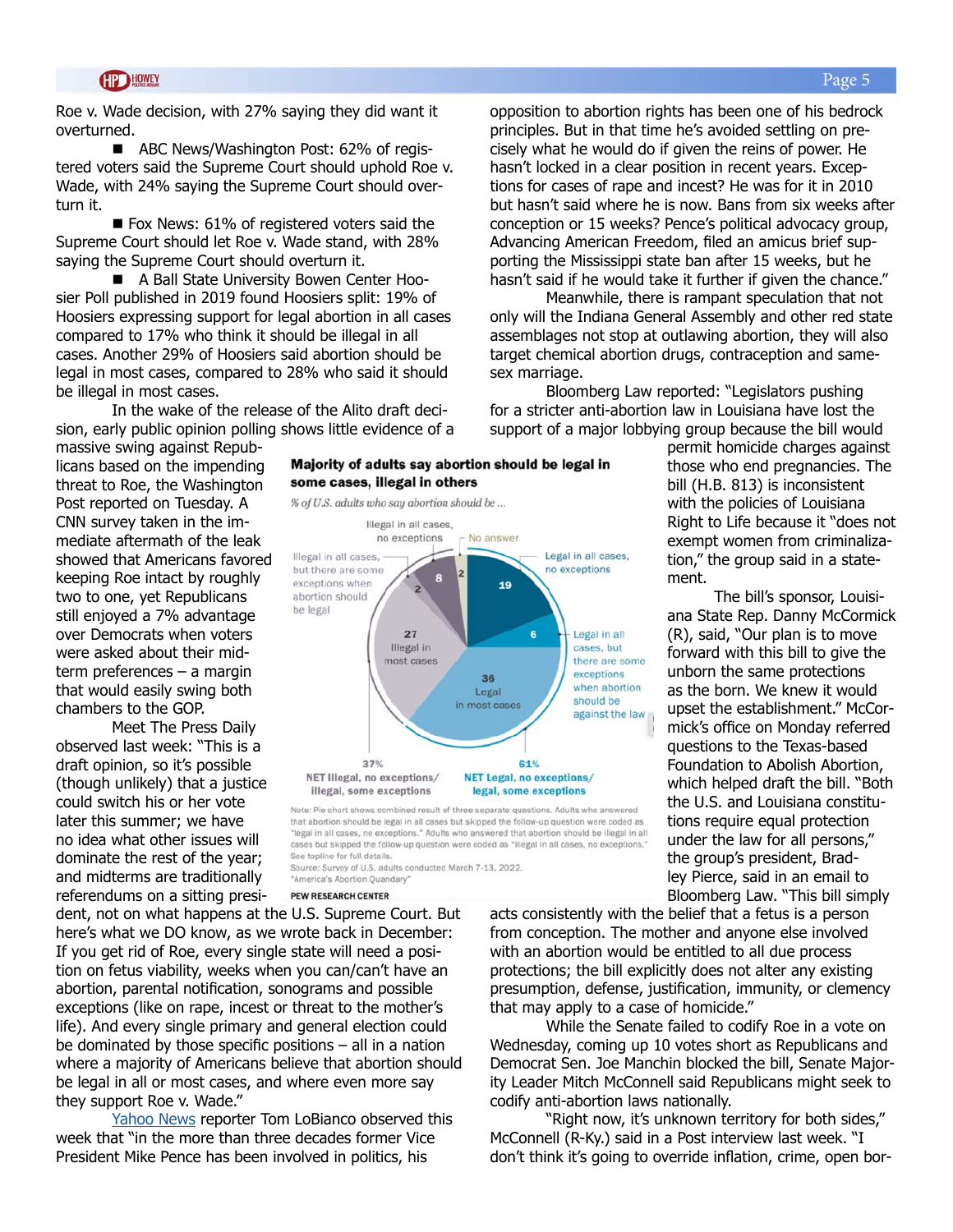ders, school frustrations and all the other things that seem to be driving the president's numbers into the tank."

In an interview with USA Today, McConnell added that a national abortion ban is "possible" if Roe v. Wade gets overturned this summer. "If the leaked opinion became the final opinion, legislative bodies – not only at the state level but at the federal level – certainly could legislate in that area," McConnell told USA Today when asked



if a national abortion ban is "worthy of debate." "And if this were the final decision, that was the point that it should be resolved one way or another in the legislative process. So yeah, it's possible."

Arkansas Gov. Asa Hutchinson, a potential 2024 Republican presidential candidate, said on Sunday a national abortion ban floated by McConnell is "inconsistent with what we've been fighting for for decades, which is that we wanted the Roe v. Wade reversed and the authority to return to the states. And so as a matter of principle, that's where it should be."

But Senate Majority Leader Charles E. Schumer

(D-N.Y.) said Monday, "Senate Republicans will no longer be able to hide from the horror they've unleashed upon women in America. After spending years packing our courts with right-wing judges … the time has come for Republicans – this new MAGA Republican Party – to answer for their actions."

 Conservative commentator Will Saletin writing in The Bulwark observes: "State-by-state battles over abortion might go one way or the other, depending on tactics. But the war to shape

majority opinion on this issue, if not to set national policy, will likely be decided at the strategic level, by a struggle to define what the debate is about. Is the debate about the decision itself – whether to end a pregnancy? Or is it about who makes that decision? Those two perspectives have squared off before. In 1989, when the Supreme Court began to roll back Roe, pro-choice strategists framed the issue with a catchy question: 'Who decides?' That question dominated the debate for years, and it likely will do so again, thanks to a paradox of public opinion: Most Americans don't like abortion, but they also don't like the government telling them what to do."  $\div$ 

**HD HOWEY** 

## **For many, abortion hasn't been a major priority**

#### **By KELLY HAWES CNHI Indiana Bureau**

ANDERSON – Late last year, Amelia Thomson-De-Veaux wrote an article for the website FiveThirtyEight titled, "What Americans really think about abortion."



The answer, she discovered, is not much. "Given the longstanding, intractable division on abortion, one might think that Americans hold murky views because they're actively, even painfully, wrestling with the matter," she wrote. "But that's not what I found when I dug into the issue. The truth is that many Americans just don't like talking or thinking about abortion."

That might soon change.

The U.S. Supreme Court seems poised to overturn a 49-year-old precedent in Roe vs. Wade, and at least some voters are mad about it. Listening to the noise, you might get the idea that America is split down the middle. The reality is significantly more complicated. The folks who care deeply about this issue make up less than half of the U.S. population.

Gallup has been polling on the issue since 1975, and it has found consistently that most Americans fall into an ill-defined middle. Most support restrictions on abortion but never an outright ban. In 2018, pollsters asked whether abortion should be legal if a woman's life were in danger, and almost everyone said yes. The number was 83% if the procedure were carried out during the first three months of pregnancy. It dropped to 75% for an abortion carried out in the late stages.

**Asked if abortion** should be legal for a child conceived through rape or incest, 77% of respondents said yes for an abortion performed in the first three months. The number dropped to 52% for an abortion carried out during the final three months. Gallup found 56% of respondents saying abortion should be legal in the first trimester if doctors found the child would be born with a mental disability, but the number fell to 35% if an abortion were carried out for that reason in the final three months of pregnancy.

Results were similar for a child with a life-threatening illness. Gallup found 67% supporting an abortion in the first three months, but the number fell to 48% for an abortion carried out in the final three months of pregnancy.

#### Page 6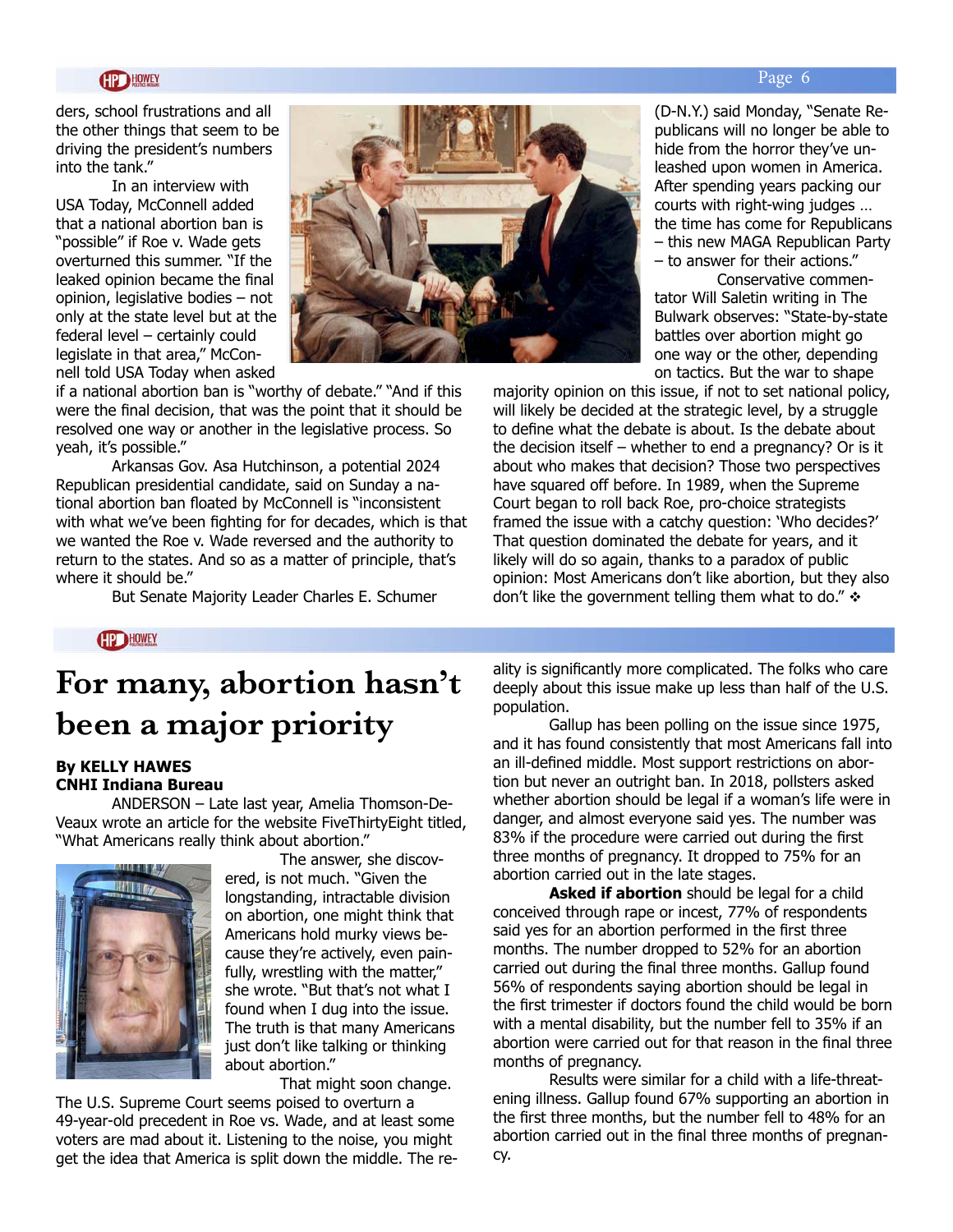In 2021, Gallup asked respondents if they favored a ban on abortions after the 18th week of pregnancy, and 56% said no. Asked if they supported a ban after detection of a fetal heartbeat, 58% said no. Asked if they supported a ban after detection of a genetic disease or disorder, 57% said no.

**Gallup has been asking** since 1989 whether respondents would like to see the precedent in Roe v. Wade overturned, and the answer has consistently been no. Support for overturning the precedent has never been higher than the 36% recorded in 2002. It dropped as low as 25% in 2006.

What those in the middle really want, Thomson-DeVeaux wrote, is for the combatants to find a compromise. "Clearly identifying an acceptable middle ground

on abortion isn't easy for most people to do, though," she wrote. "That's in part because many Americans don't know much about abortion to begin with, and perhaps as a result, their views aren't usually more specific than a belief that the procedure should be available in at least some cases."

Until now, most Americans haven't paid much attention to this issue. Abortion doesn't usually rank all that high on the priority list for most voters. The question now is how moderate voters will react when the Supreme Court issues what will likely be an unpopular opinion. What will those folks in the middle do when legislatures across the country start imposing total bans on abortion?

Will they take to the streets? Will they turn out to vote? We'll find out soon enough.  $\cdot\cdot$ 

**HP HOWEY** 

# **If Hollingsworth drops \$15M, is an 2024 INGov win automatic?**

#### **By BRIAN A. HOWEY**

INDIANAPOLIS – Word on the street is that U.S. Rep. Trey Hollingsworth is planning to pump up to \$15 million into his prospective 2024 Republican gubernatorial nomination contest.

It's a race that could pit the retiring congressman against U.S. Sen. Mike Braun, who loaned his 2018 U.S.



Senate campaign \$5.5 million which helped him defeat U.S. Reps. Luke Messer and Todd Rokita, giving the Jasper businessman a decisive early spending edge. By the time Braun had defeated

U.S. Sen. Joe Donnelly in the general election, FEC reports revealed he had raised \$19.6 million while loaning his campaign \$11,569,962.

So the 2024 race is poised to be an unprecedented self-funder event. The race is expected to draw Lt. Gov. Suzanne Crouch, Fort Wayne businessman Eric Doden, former state senator Jim Merritt and possibly U.S. Rep. Jim Banks, Attorney General Todd Rokita and Republican Chairman Kyle Hupfer.

Braun is expected to make a decision on whether to seek reelection or return to Indiana for a gubernatorial run after the November mid-terms. Hollingworth is working with Messer to make contacts across the state prior to announcing later this year. Rep. Banks told Howey Politics Indiana earlier this spring that his 2024 decision depends on what direction Braun goes. Crouch, who will have the support of legendary financier Bob Grand, is expected to announce later this year.

The question is, do self-funders always win? And can a candidate who is out-raised win?

The most recent answer to that second question is that raising an extraordinarily bigger amount of money occurred in Fort Wayne, where SD14 candidate Ron Turpin (\$391,000) raised more than double that of Tyler Johnson (\$140,000), who went on to score an impressively large victory on May 3.

But what about gubernatorial races?

The most recent example was Virginia Gov. Glenn Youngkin's defeat of Democrat Terry McAuliffe in November 2021, even though he was out-raised \$68 million to \$64 million.

In the 2018 Georgia gubernatorial race, Republican Gov. Brian Kemp was outraised by Democrat Stacy Abrams \$27.4 million to \$21.4 million. Should Kemp defeat



former senator David Perdue in this spring's primary, he is expected to face a rematch with Abrams.

But those races weren't defined by the concept of selffunding. The most recent example of a self-funder's defeat came in 2006 when Democrat Michigan Gov. Jennifer Granholm (now the U.S. secretary of energy) triumphed in a reelection bid over Republican businessman Dick DeVos, who pumped \$35 million of his own money in. It wasn't close, as Granholm won 56-42%.

There are two self-funder

campaigns operating on Indiana's doorstep. In Michigan, Republicans Kevin Rinke and Perry Johnson have pumped a combined \$4.5 million into their race thus far, according to the Detroit Free Press. Rinke has pledged to put as much as \$10 million into his bid. That would exceed the roughly \$6 million former Republican Gov. Rick Snyder spent from his own fortune in his successful 2010 campaign for gover-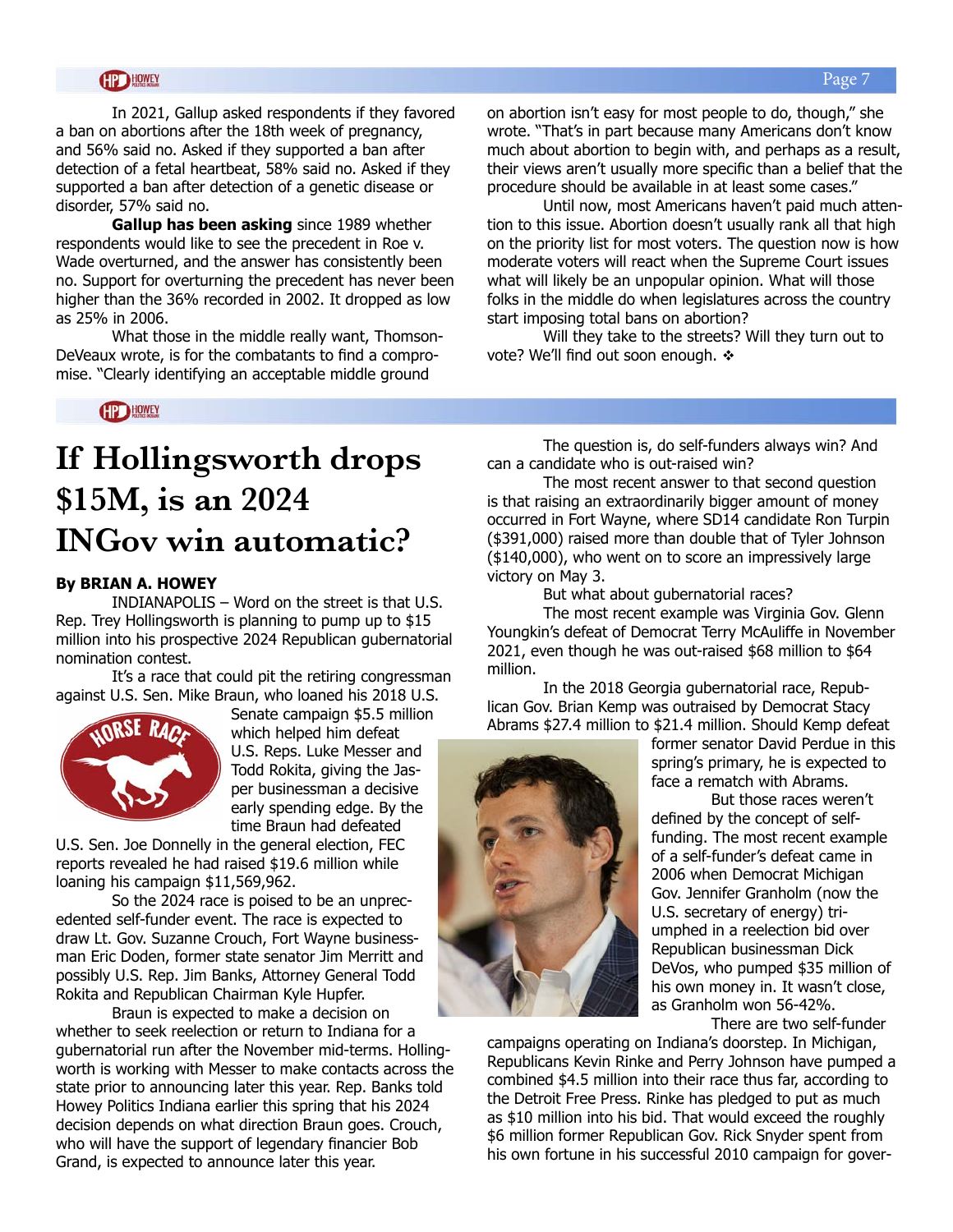#### nor.

In Illinois, Democrat Gov. J.B. Pritzker has pledged \$90 million of his personal fortune to his reelection campaign this November. He could face Republican Aurora Mayor Richard Irvin, who has received a pledge of \$35 million from Chicago billionaire Ken Griffin (worth \$26.3 billion, according to Forbes). Pritzker, who is worth \$3.6 billion, spent more than \$171 million in his 2018 election victory over Republican Gov. Bruce Raunier.

#### **Governor**

#### **Holcomb dismisses Liberty Defense**

Indiana's May primary didn't see a wave of ultraconservative challengers ousting incumbent state lawmakers, despite a more concerted push on that front this year (Smith, Indiana Public Media). Many conservative challengers to Republican incumbents this cycle sought to channel anger among some voters over steps Gov. Eric Holcomb took during the COVID-19 pandemic to help protect Hoosiers. That includes his early "Stay-At-Home" order and his mask mandate. Most of those challengers failed. But Holcomb was largely dismissive of questions about what those results mean for his standing at the Statehouse. "Let's just review the facts: I ran a race," Holcomb said. "I received more votes than anyone that's run for governor in the history of this state."

#### **Congress**

#### **CD5: Spartz called 'worst boss'**

U.S. Rep. Victoria Spartz topped a nonpartisan group's "Worst Bosses" list last year, winning the dubious title of most staff turnover in the House. Her retention record is only getting worse (Politico). Four aides are departing the Indiana Republican's office this month after another exited weeks ago, leaving a skeleton crew of staffers in the first-term lawmaker's D.C. office. Spartz's exodus is on the radar of GOP leadership, which has tried to address her performance as an employer at least twice since the end of last year, according to a senior Republican close to the matter. The frequent departures stem from an allegedly unhealthy work environment, according to interviews with eight people, including more than a half-dozen former staffers as well as Republicans familiar with her office dynamics who were granted anonymity to speak candidly. They described Spartz as an unpredictable boss whose temper can rocket from tepid to boiling. Those former staffers and other Republicans told PO-LITICO she frequently yells and curses at aides, belittling her staff's intelligence and berating them in front of others — members, constituents and even with reporters in close proximity. On more than one occasion, three former staffers said, Spartz likened her aides' writing skills to those of elementary-school students and proclaimed that her children were more talented than her staff. "That's the common theme: Staffers do their job, and then Victoria

comes in saying that they have no idea what they're doing, that they are morons, calling them 'idiots,'" said one former staffer. "Senior staff was amazing. "A lot of these younger people need to toughen up," Spartz told Indy Politics. "We have a lot of good people, which for me is very important. I want to make sure that I'm extending my team in the district and make sure we serve constituents. I'm a person that, you know, if I'm going to dedicate part of my life to the republic I need to get stuff done. "There are different people, different styles. You know, my style is to deliver

results. D.C is a tough place so you need to have tough

#### **Braun calls for LGBTQ ratings**

cookies around."

U.S. Senators Mike Braun (R-IN), Roger Marshall, M.D. (R-KS), Mike Lee (R-UT), Steve Daines (R-MT), and Kevin Cramer (R-ND) signed a letter May 4 obliging the TV Parental Guidelines Monitoring Board to create a T.V. rating warning about LGBTQIA+ content in children's programming (CBS4). The letter, addressed to Mr. Charles Rivkin, Chairman of the Board, begins with thanking the board for "empowering parents through the provision of tools that enable them to identify television content that is not suitable for certain ages". The letter then goes on to warn the board about the "concerning topics of sexual nature becoming more aggressively politicized and promoted in children's programming". Drew Anderon of the Indiana Democrats reacted, saying, "There should be a warning label put up everytime Mike Braun goes on TV because his antics are more about extreme partisanship and debunked conspiracies than actually creating a better future for all Hoosiers. Mike Braun sure seems to care a lot about other peoples' love lives -- from telling LGBTQ Hoosiers how they should act to believing that interracial marriages should be voided. Democrats join with the majority of Hoosiers and Americans in telling Mike Braun: 'Get a life!'"

#### **Nation**

#### **NRSC frets as Barnette surges in PA**

nfluential Republicans in Washington and among the nationwide party elite are having a belated "oh s--t" moment over the previously unimaginable prospect that Kathy Barnette could win their party's nomination for the open Senate seat in Pennsylvania (Axios). In Barnette, who's been soaring in the polls ahead of Tuesday's primary, Senate Minority Leader Mitch McConnell would be dealing with a general election candidate who'd be an opposition researcher's dream — potentially endangering the GOP effort to take back the Senate. McConnell has been fixated on ensuring the 2022 midterms are not a repeat of the 2012 or 2010 cycles. The Kentuckian said Republicans missed good chances to win the majority in those years because they nominated candidates who talked about things like "legitimate rape" or had to publicly assure voters they weren't witches. Barnette has surged after releasing a powerful video — "It wasn't a choice. It was a life." — in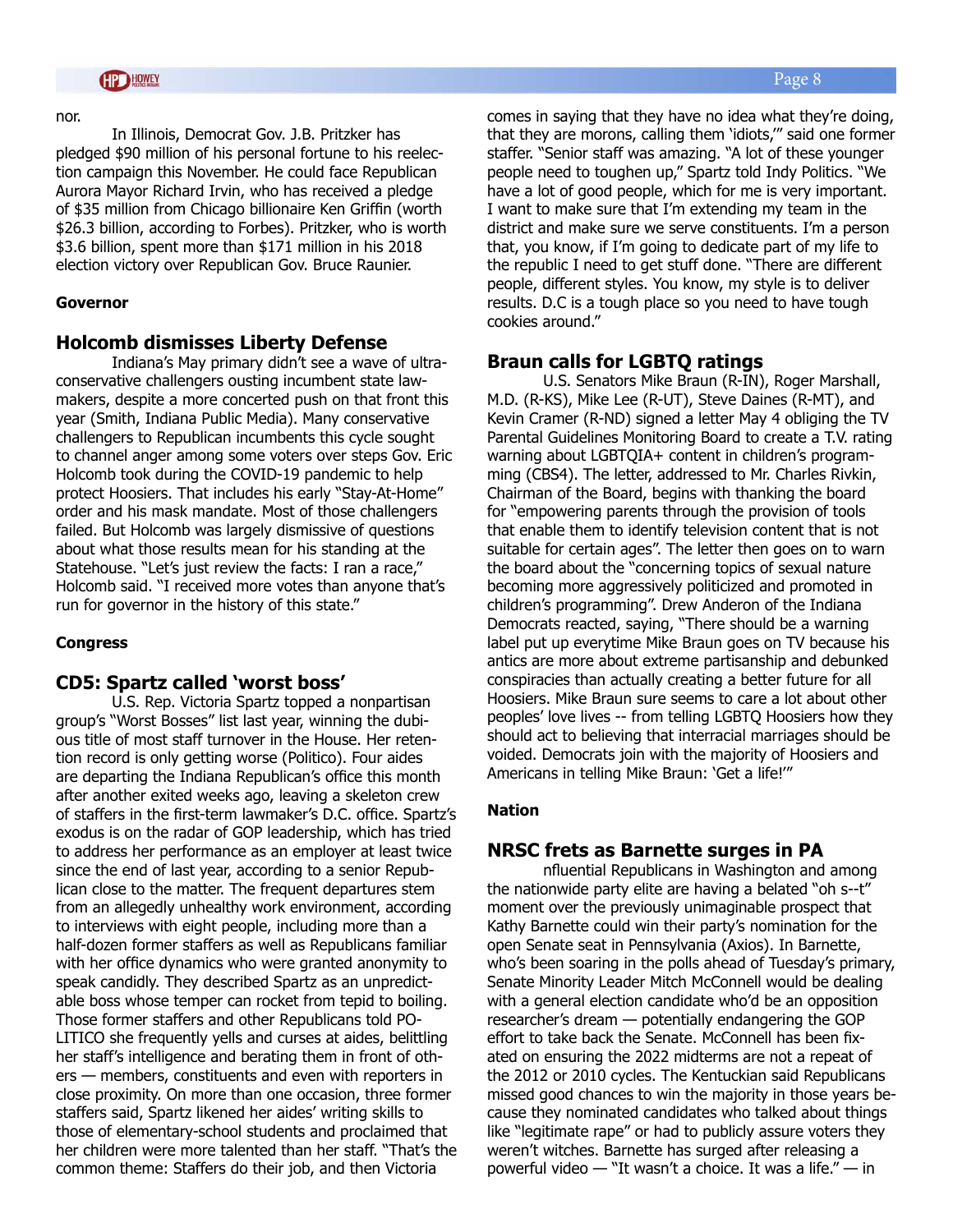which she movingly talks about how her mother was raped when she was 11 and yet Barnette is the living, breathing byproduct of that horrific circumstance. She joins Missouri Senate candidate Eric Greitens — whose alleged misdeeds are numerous and graphic — on a list of potential Republican Senate nominees giving heartburn to GOP leadership. They not only create the potential of blowing winnable seats but being unmanageable for McConnell should he return as Senate majority leader next year.

#### **HPD HOWEY**

# **The culture wars turn to cannibalism**

#### **By JACK COLWELL South Bend Tribune**

SOUTH BEND – Most of us think cannibalism is in bad taste. So, it's the perfect issue for culture wars. In Florida, Gov. Ron DeSantis stoked culture

wars and boosted his Republican presidential nomina-



tion prospects with a law to crack down on teaching sexual orientation in kindergarten through grade 3. No more kindergarten teachers grooming kids with sexual orientation topics. No more first graders being taught the LGBTQs instead of the ABCs.

 One little problem: There were no reported cases of kindergarten or early-grade teachers doing such things. Nor was anyone advocat-

ing that the little kids be indoctrinated with sexual topics.

 So what? That's not the point. The strategy in culture wars is to create an issue, even if no problem exists. You sucker opponents into expressing outrage over your tactics, creating an impression that they actually support the supposed evil. Then you stand defiantly in their way, a patriot worthy of hefty campaign contributions.

 Democrats, never understanding why they lose so often in culture wars, get suckered in time after time.

 While there were reasons for Democrats – and even Mickey Mouse – to oppose the Florida law, it certainly wasn't to protect inappropriate sex topics in kindergarten. But lot of voters now believe that's what they promote. And contributions pour in for DeSantis to stop those creeps.

 **What's next?** Cannibalism would be a perfect issue for culture wars. Introduce legislation to prohibit teaching of cannibalism in kindergarten through grade 3. Stop the kindergarten teacher in Tallahassee from grooming little cannibals. Stop the first-grade teacher in Orlando from preaching that cannibal lives matter most. Stop the second-grade and third-grade teachers in Sarasota from promoting a cannibal diet as healthy.

#### **Musk to reinstate Trump to Twitter**

Elon Musk said he would reverse Twitter Inc.'s ban on former President Donald Trump (Wall Street Journal). "I do think that it was not correct to ban Donald Trump. I think that was a mistake because it alienated a large part of the country, and did not ultimately result in Donald Trump not having a voice," said Mr. Musk.  $\div$ 

 Just a guess: There are no such teachers. So what? That's not the point.

 Would DeSantis have an appetite for cannibalism? Probably not. He's moving on other issues. But if you think nobody would bring up cannibalism as a critical issue facing the nation, you're wrong. It already has been brought up and spreads across the internet, across the nation.

 **Remember Pizzagate?** Conspiracy theorists, interpreting hacked emails of Hillary Clinton's campaign manager, found that Clinton and other Democratic, entertainment and media elites were engaged in child sex-trafficking, part of a global cabal of Satan-worshiping pedophiles. In addition to molesting the kids, they would eat their victims to ingest life-extending chemicals from young blood.

 Kids being victimized in Washington were captive in the basement of a pizzeria. The pizzeria has no basement. So what? That's not the point. The story, even if there are a few flaws in details, riled people to rage, even to shoot up the pizzeria in an effort to free nonexistent kids from a nonexistent basement. It spurred growth of QAnon and spread conspiracy beliefs about Donald Trump storming back, maybe with John F. Kennedy Jr. by his side, to reclaim the presidency.

 **"Save the Children"** rallies spread nationwide. Saving children from abuse is commendable. But saving them from being eaten, as some of the signs declared, is something else. Slices of pizza decorated many signs, a reminder of the supposed horrors in that pizzeria basement.

 Speaking out against taking Pizzagate seriously risks being accused of opposing efforts to save children and halt cannibalism. Saying the wrong thing, even in innocently ordering a pizza, can be dangerous. Conspiracy theorists delving into the Pizzagate horrors determined that email mention of ordering "cheese pizza" was a code for "child pornography." Hey, same first letters of the words.

 To protect your reputation in these days of culture wars, don't order a cheese pizza. Never ever with extra cheese.  $\mathbf{\hat{v}}$ 

**Colwell is a columnist for the South Bend Tribune.**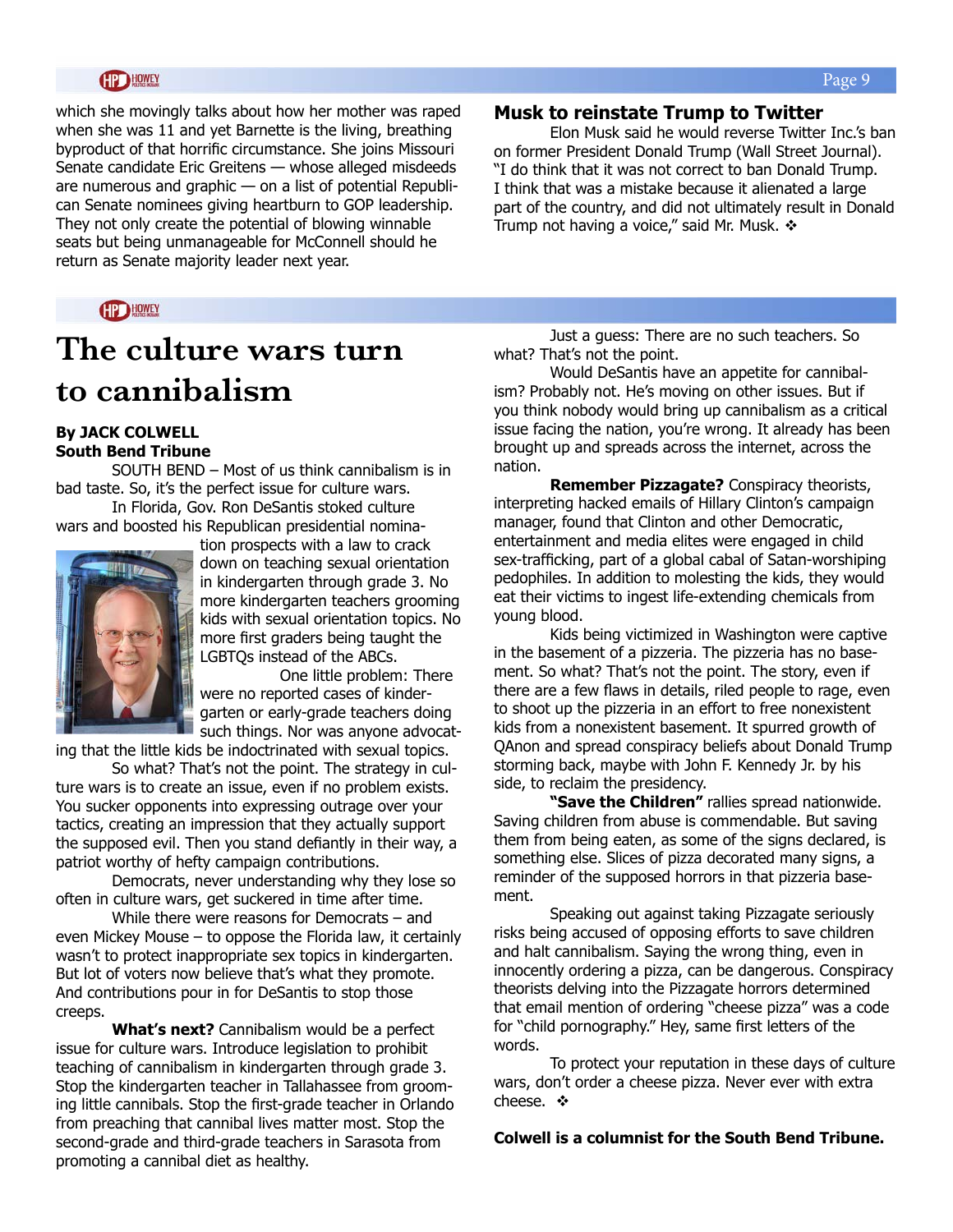# **The lives of Mothers over the past century**

#### **By MICHAEL HICKS**

MUNCIE – Last summer a reader penned me a note, asking that I write about the changes in women's lives over the past century as a tribute to Mother's Day. That is a fine way to consider the sweep of recent eco-



nomic history. I do so through the experiences of four women, my and my wife's grandmothers. This provides enough passage of time to fully see the immense changes of the past century and longer, while still connecting it to people we knew and loved.

Three of these women were born in southern Indiana, one in southern Illinois, all at home and on farms. They were born between

1897 and 1911, before Mother's Day was widely celebrated. They lived between 75 and 99 years. All four were born of mostly Scots-Irish stock, whose great-grandfathers walked westward to claim the lands owed Revolutionary War veterans. They carried common names – Baker, King, Sipe and Young.

All four had fathers or grandfathers who'd fought for Union regiments in the Civil War. One man was wounded, one died and one lost a brother to the war. Like

most American women of their generation, war would revisit them in ghastly ways throughout their lives.

Three of the four women finished high school, and one attended a woman's business school immediately afterwards. One finished college later in life. Another made it only through eighth grade but was allowed to attend again a second year before working full-time at her family's dairy farm. All were well-read and possessed of a love for learning, art and crafts. Their paint-



ings, embroidery, tatting and crochet are among the only family heirlooms any of their grandchildren possess.

**All four women married.** Two were widowed young; one with four children at home, and the other with three. One remarried, raising four more children; the other was widowed for 62 years. Tuberculosis and war wounds claimed their husbands in their 30s and 40s. A third lost her husband to a farming accident decades later. These

were difficult lives, plagued with risks few of us imagine today.

These remarkable women bore 15 children, all at home and before antibiotics. One gave birth during the 1937 flood, with the physician arriving by boat, and another bore two children in a log cabin. Their children suffered what were then common diseases of childhood, including rheumatic fever and polio. Still, these 15 children grew to adulthood. All the sons served in the military. One died in battle and two more from illness connected to their military service.

Only two of these women worked at paying jobs outside the home. One was a school teacher at 17 in Canaan, Ind. She lived with a host family through the week and was driven daily by carriage to a one-room school, returning on horseback to her family on Friday. Later in life she finished college and returned to the classroom. The other, widowed young and with four boys to feed, worked in war factories in 1941 and a variety of jobs thereafter.

**Of course, labor at home** was tough, as any contemporary mother can attest. None of these families had electricity before the 1940s, and "farm work" meant breakfast prepared on wood stoves after pre-dawn milking, among other chores. Their stories of cooking meals during harvest and planting seasons are worthy of several columns. Much of their labor went to their communities, through churches, schools and civic groups. In my mind's eye, I picture my grandmother, in her well-ironed apron, canning fruit for a local covered bridge festival that survives in Rockville to this day.

These women passed into middle age with few of

the modern conveniences we take for granted. Each lived one-third to half their lives without electricity or indoor plumbing. Their homes were largely self-sustaining. They raised their own chickens for eggs and meat. They slaughtered their own livestock each year and smoked the meat.

Gardens supplied their herbs and vegetables. They made and mended their own clothes and skinned rab-

bits and squirrels for dinner. The aprons they wore served not only to keep their dresses clean, but also as potholders, dishtowels, and cloths to wipe a child's tears. These simple items should have been the model for superhero capes.

Whatever surplus crops they could save were sold for shoes, books and tools. By the standards of their time, these women ranged from lower middle class to solidly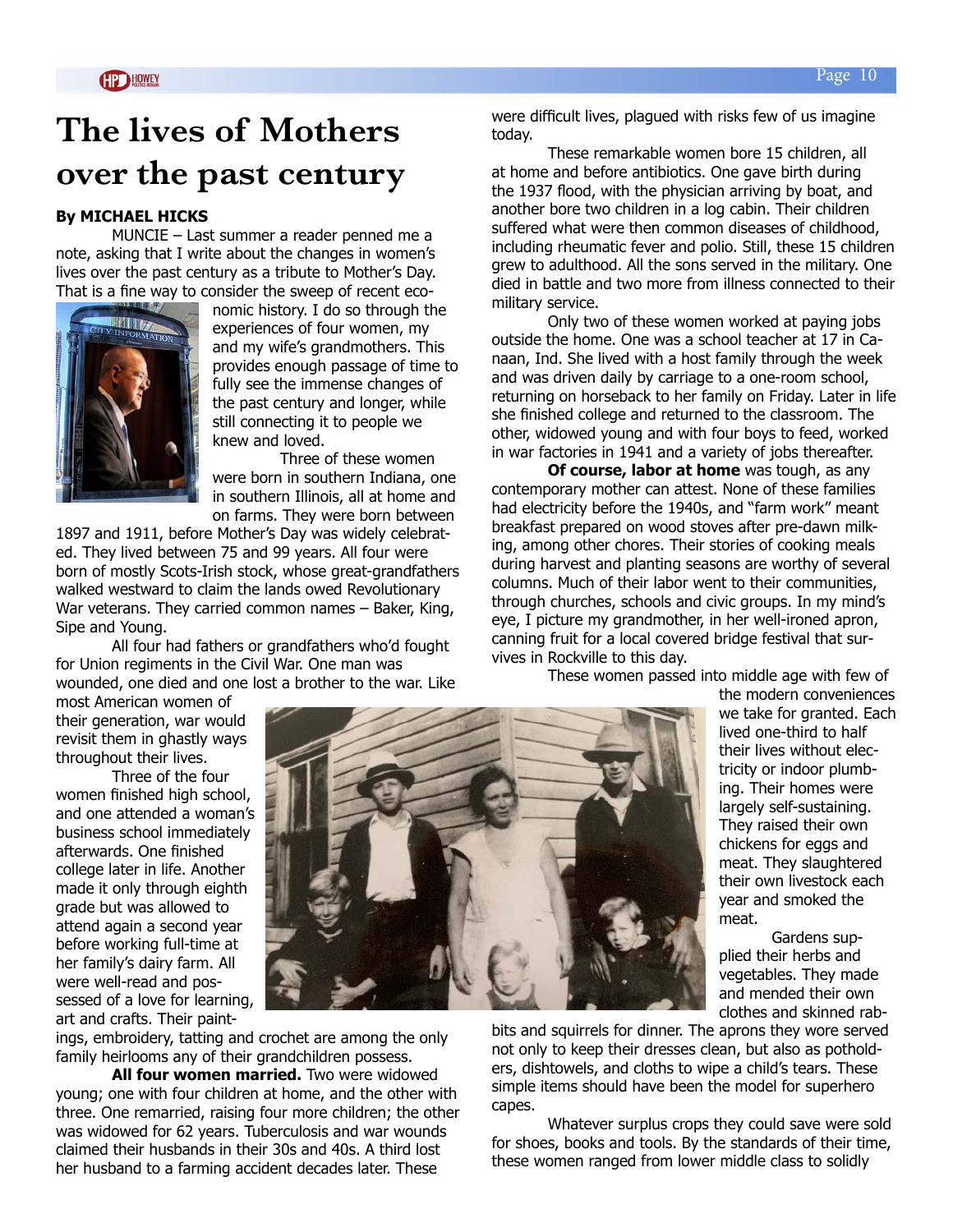#### Page 11



upper middle class. Most moved up and down the income ladder due to the Great Depression or loss of a husband. By today's standards, they were very poor, living well below the modern standards of poverty. This was not unusual for the era, and none of these women described themselves in those terms. They lived in communities that valued their fellowship and wisdom. In such places, one is never really impoverished.

**Insofar as we can recall,** only one of our grandmothers, the youngest, ever travelled overseas or took

more than one or two vacations. Only two of our grandmothers ever learned to drive a car. Still, they lived at a time of stunning technological and economic growth. They were born when life expectancy was fewer than 50 years, and the last one passed away when expectancy was close to 80 years. Nothing like this has happened before anywhere in the world.

Over the course of their lifetimes, the inflation-adjusted standard of living of Americans grew more than 800%. This great enrichment saw them live through a time of unrecognizable change. The world they were born into would've been more familiar to a European peasant of 1650 than to anyone born after World War II.

These times are worlds apart, separated by more economic growth in one century than in the previous hundred centuries combined.

**This widening prosperity** gave extraordinary opportunities to their children. We grandchildren were born healthy, in hospitals, in a world of antibiotics and wonder medicines. All of us completed high school and most graduated from college. Of the 36 grandkids, all lived to adulthood, and 33 are still alive, with the youngest of us in our 50s. Though a disproportionate number of these grandchildren went to war, all of us came home. With most of us now in our 60s, my cousins have already exceeded the lifespan of our grandmothers' generation by a third.

The oldest of these four women voted in 1920, the first election in which women in the United States could participate. That was an important moment that marked the essential change in the opportunities for women. Over their lives, the experience of women in civil life changed more than in all the time before it. In some ways these women were ahead of their times. They were all equally or better educated than their husbands and worked outside the home at twice the rate of women of their times.



On this Mother's Day it is both comforting and optimistic to think upon the vast sweep of history these women lived through. They built a life through tragedy and heartbreak, and we can today draw strength from their example. Of course, I view them a bit differently. I am thankful for them as mothers and grandmothers, and for the love, support and encouragement they gifted us.  $\div$ 

**Michael J. Hicks, PhD, is the director of the Center for Business and Economic Research and the George and Frances Ball distinguished professor of economics at Ball State University.**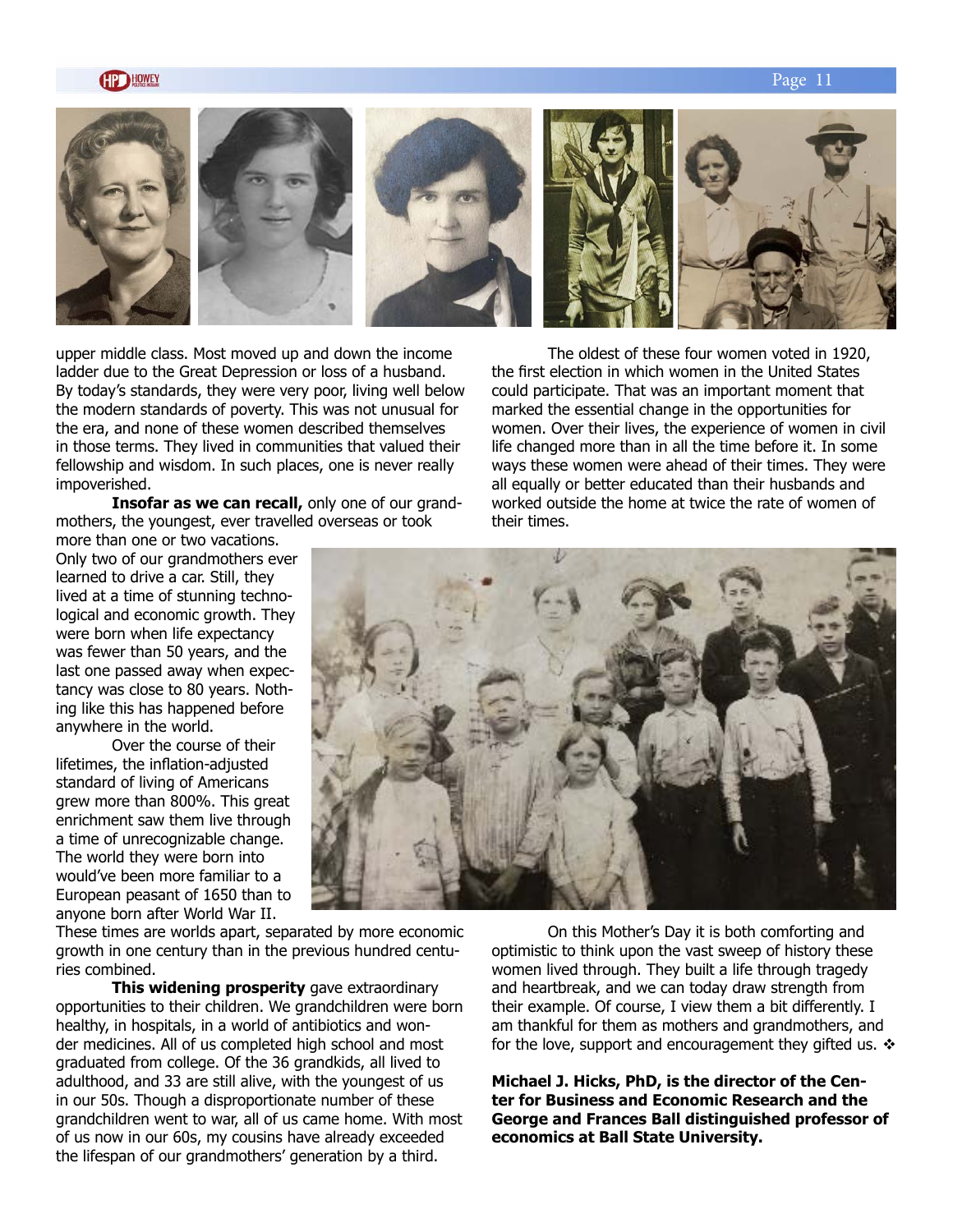# **Recalibrating U.S. defense in light of Ukraine war**

#### **By CRAIG DUNN**

CARMEL – There once was a time when the thought of thousands of Russian tanks and light armored vehicles pouring through the Fulda Gap into Germany sent



shivers down the spines of NATO military planners. Before the United States could airlift or send a sufficient quantity of M1A1 Abrams tanks to meet the attacking Russians, ole Marshall Boris Bettenoff could be found sipping Chablis in a café on the Champs Elysees.

This was a potent and existential threat to western Europe and NATO, not to mention the thousands of American boys we keep in Germany to serve as

a rapid response force. What we have learned since the Russkies invaded Ukraine in late February is that a freshfaced, newly trained volunteer holding a shoulder-fired Javelin anti-tank weapon can easily take out the toughest of the Russian tanks. With the massive increase in Javelins it is now "bye bye Boris!" I must assume that American defense contractors Raytheon and Lockheed Martin had a good inkling that they had a home run with the Javelin, but you just never know until you test them out on the bad guys.

The United States, its NATO allies, Russia, China and their allies and inquisitive minds in Iran and North Korea have all learned a great deal in the past few months by watching the day-to-day events in the proxy war between Ukraine and Russia.

In fact, Ukraine may be the largest military test tube in history. Proxy wars have always served as the experimental grounds for strategy, tactics and the use of new and untried weapons. Use of proxy wars began as far back as the Byzantine Empire but their use in a modern context began most notably in Spain during the Spanish Civil War. From 1936 to 1939 Spain tore itself apart in a fratricidal conflict between Communists and Leftists, the Republicans and the fascist Nationalists who were backed by Italy and Nazi Germany.

**The Soviet Union poured** weapons and advisors into Spain and the Italians and Germans did the same. Nazi Germany even sent entire air wings to Spain to practice bombing and dive-bombing sorties against helpless civilian populations. Pablo Picasso's "Guernica" was made possible due to the immense effort and inhumanity of the German Luftwaffe. Germany would later go on to use these same tactics against Poland, France and Great Britain.

Great Britain, though not a belligerent in Spain,

watched the devastating bombardments conducted by the Luftwaffe and wisely boosted both the numbers and efficiency of its own fighter plane wings and worked to develop radar to provide themselves with advance warning of enemy bombers.

Unfortunately, France apparently learned nothing from observing the Civil War in Spain. Their army hunkered down in fixed fortifications behind the Maginot Line and slept secure in their answer to the enemy's strategy in World War I. That is a common theme in most conflicts. One belligerent is fighting the last war and one belligerent is fighting the next war. This failure always proves costly to those who fail to look to the future.

**Since the Spanish Civil War**, there have been proxy wars in Korea, Vietnam, Afghanistan twice and several conflicts in Africa with Cuba doing the Soviet Union's dirty work. In each of these conflicts, lessons were learned and future plans refined. The United States boosted its work on fighter aircraft both during and after Korea to counter some early weaknesses against Russian made fighters. The F4 Phantom was a direct result.

In addition, the United States realized that they needed enhanced ground support air power after several tough slugfests with North Vietnamese forces. Both the A-10 Warthog and the Cobra attack helicopter emerged from the drawing boards after Vietnam. From Afghanistan the United States learned that a virtually stone age people could go toe to toe with the Russians if armed with Stinger missiles and anti-tank weapons. The shooting down of Russian jets and helicopters and the destruction of Russian tanks drove Russia from Afghanistan. The United States failed to learn much from watching the Soviets wallow in Afghanistan and paid the price during our own aborted foray into the country after 9/11.

Russia made five critical errors leading up to their invasion of Ukraine and they have led to unimagined military disaster. First, the Russians never expected the people of Ukraine to exhibit such bravery in the face of overwhelming odds. Second, Russia never expected NATO to supply such huge amounts of its best weapons systems to Ukraine. Third, Russia woefully overestimated the capabilities of its jets, helicopters, artillery and tanks to meet any challenge from the outgunned Ukrainians.

**Four, Russia completely failed** to account for the logistical needs of conquering Ukraine. Five, command and control systems used by the Russian army barely rise to World War II abilities. In short, this has been an expensive, embarrassing and bloody learning experience for an apparently clueless Russian military. We know many of the things Russia has learned from their unsuccessful invasion of Ukraine.

The salient question is what has the United States and her allies learned from the Ukrainian test tube. Hopefully, we have learned that we must know our enemies. Intelligence must look at the human element of your opponents with equal intensity as it looks at the weapons and tactics of our opponents.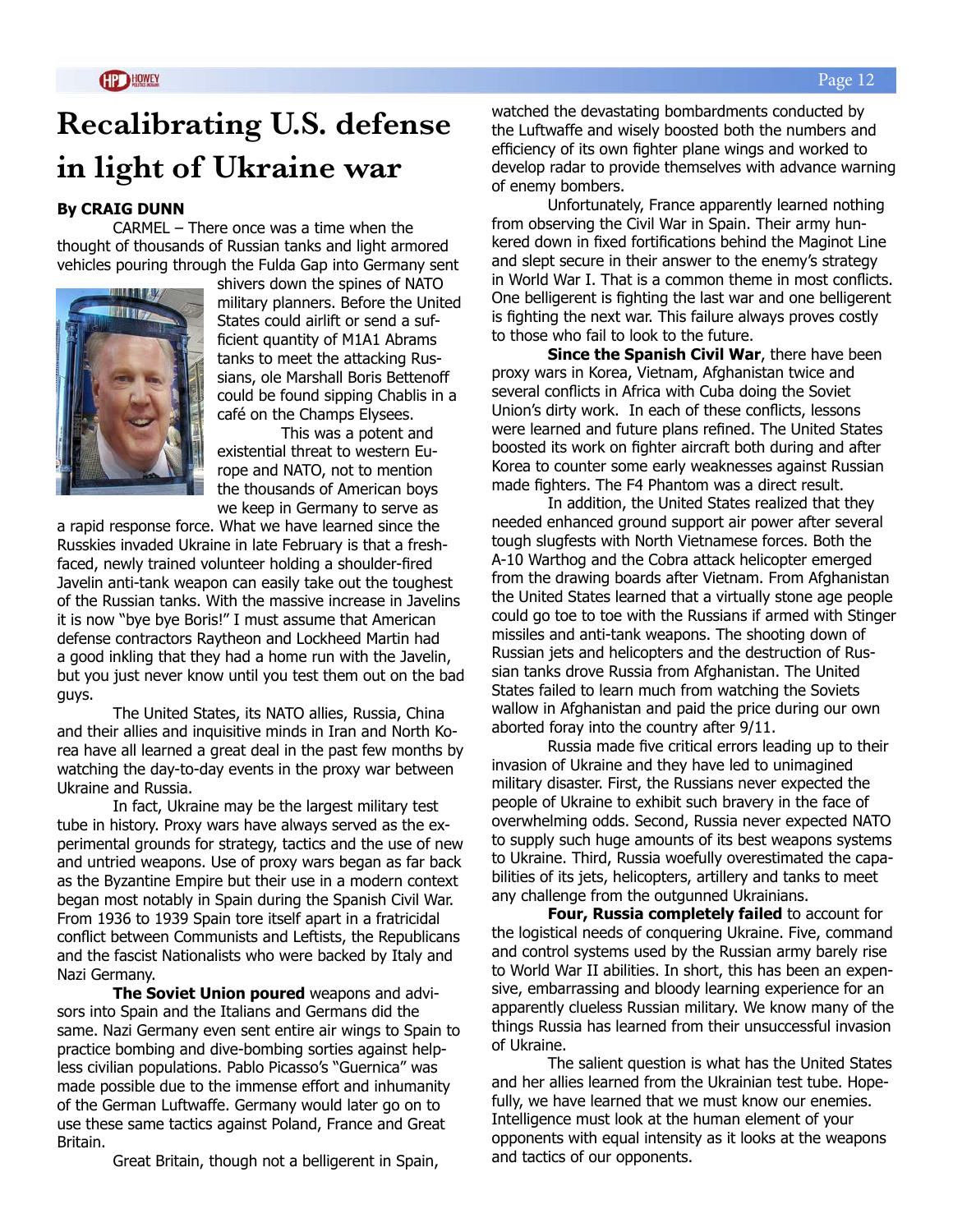#### Page 13

#### **HP HOWEY**

We should now know that in conflicts where we will be functioning solely on the defensive, portable antiaircraft and anti-tank missiles such as the Stinger missile and Javelin missile should be present in massive numbers. We do not need 2,000 tanks in Europe that cost as much as \$9 million each. We need 10,000 shoulder-fired Javelins that cost \$178,000 for the launcher and \$78,000 per reload. With the Javelin system, a Russian tank in the open is a dead Russian tank. The Stinger ground-to-air missile is a real battlefield bargain. For \$38,000, 18-year-old Private Elvis Owens can easily destroy a \$4 million Russian T95 tank. That is a pretty good trade off!

**There will also be some** bigger discussions in the halls of the Pentagon and Congress when it comes to big ticket military items. I would imagine that high priced new fighter jets and ground attack aircraft may be a much tougher sell in the world of the amazing drone.

I watched a YouTube video where a single Turkishmade drone, flown by the Ukrainians, took out a flying helicopter, four tanks and six helicopters on the ground during one flight. Drones have amazing capabilities, are

cost efficient and require someone who is good at video games to use them, instead of costly pilots. I also see the days of the American aircraft carrier as numbered. We will keep them in service while they last, but I believe the United States Navy will be looking for ways to launch unmanned drones from frigates and submarines, rather from the enormous, personnel-laden and costly American super carriers.

I am sure that the United States and its allies have thousands of intelligence officers dedicated to analyzing the various aspects of Ukrainian conflict. There will be many lessons to learn whether we act on the lessons or not. Future military victories will depend on what we learn from the Russians' tragic invasion of Ukraine. I hope we take this schoolwork seriously.

One additional interested party is closely keeping an eye on Ukraine. Taiwan is feverishly working on their own portable anti-aircraft, anti-tank and shore-to-ship missile systems. Hopefully, the Chinese will have not to mess with the little kid on the block. As the Russians have learned, the little kid may have a nasty punch.  $\triangle$ 

#### HP HOWEY

# **Fighting inflation is a tough job**

#### **By MORTON J. MARCUS**

INDIANAPOLIS – Want to sign up to be an inflation fighter? Don't think it's just something for the Fed, Congress, and Big Business to do?

It's like being a forest fire fighter. Inflation is a blaze that's hard to contain once it gets going. It can



be started by careless people on the ground as well as by strikes of lightning from above.

Our current inflation is a result of two efforts by the Fed, the Administration, and the Congress (including both parties) to avoid economic disasters in 2008 and 2020.

In 2008, Wall Street imploded, and the entire credit system of the U.S. was endangered. The credit system

enables us to buy a car, a house, and our daily groceries with our credit/debit cards. It enables the car dealer to have a selection of cars on the lot and the grocer to have a variety of goods on the shelves.

**In 2020, COVID struck.** As more and more people got sick, some businesses had to close because customers weren't buying as much, or even any, of the goods and services they had before COVID. The response to both crisis situations was to prop up the economy with a flow of cash, giving the economy a transfusion of money which enabled businesses and households to function.

Those transfusions were made by the Fed buying and holding the bonds and other IOUs of businesses. The Administration suspended payments of consumer debt (mortgages, rents, student loans). The Congress authorized payments to firms, governments and households to sustain their purchasing power and hence employment.

Inflation starts with key prices, like petroleum, going up and others then follow. But we have seen it rise as well when consumers are willing and able to spend more to sustain their living standards. This time around, we had supply problems as well.

**All of us, except the very poor,** could hold back on spending, but we don't want to stop the escalation of our expectations. We're willing to pay those monthly fees for entertainment to Netflix and other streaming services. We "need" and "deserve" that premium ice cream. Eating out is part of our "lifestyle" and, after all, we're supporting the wait-staff.

We'll use about five gallons of gas a week, but we'll keep a full tank because the price is going up. But if we didn't keep an inventory of gas, the demand for gas would go down and prices could fall.

Want to fight inflation? It's just like voting; your actions are but one of many, but important. "The silent majority" is ultimately a minority.

Higher interest rates have a braking effect on the economy, discouraging borrowing. They are but a signal, a warning flag, urging caution in consumption. Aggressive consumer resistance to buying everything we feel entitled to have, is a responsible way to fight inflation.  $\mathbf{\hat{v}}$ 

**Mr. Marcus is an economist. Reach him at mortonjmarcus@yahoo.com.**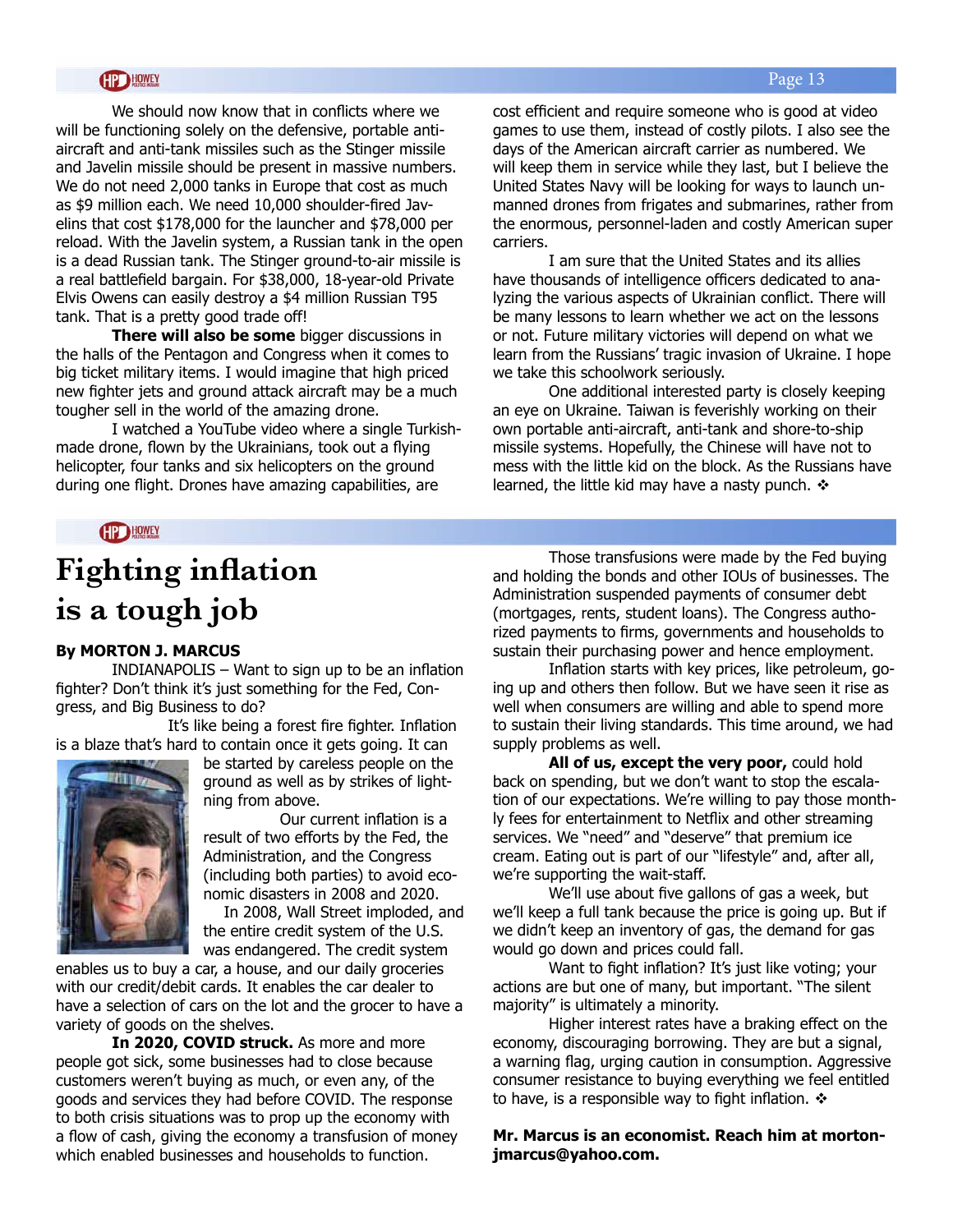Those elections provide some clues as to how big a Republican wave, if it materializes, might be. What follows is a look at how the composition of the House changed in those 4 elections compared to the House results in the previous (presidential) election year. The primary question we're trying to answer is this: In a wavestyle midterm environment, as all 4 of the past midterms effectively were, how high can the wave go? What kinds of seats are truly vulnerable? With redistricting mostly but not

Joe Biden got 51% nationally in 2020. A district where he got 53% would be D+2, and one where he got 49% would be R+2. These figures are also expressed in the tables. So the midpoint of each table is the R+1 to

entirely finished, we can take a closer look.

D+1 range (or 50%-52% Biden in 2020).

# **The kinds of seats that flip during mid-terms**

#### **By KYLE KONDIK**

CHARLOTTESVILLE, Va. – Immediately following Republicans' strong showings in the New Jersey and Virginia gubernatorial races last November, House Minority Leader Kevin McCarthy (R, CA-23) suggested that the results indicated that any district where Joe Biden won by 16 points or less would be competitive this year. He was referring to the margin Biden won in New Jersey in 2020, 57%-41%; a year later, Gov. Phil Murphy (D-NJ) won by just a little more than 3 points.

If this midterm looks like the previous four, it may be that McCarthy wasn't dramatically overstating things – not necessarily because Republicans will carry all those

seats, but rather that Republicans, broadly speaking, could compete in many such seats if there's a backlash against the president. We are now less than

half a year from the 2022 midterm elections. Our usual caveat is that a lot can change in that amount of time,

and sometimes new developments can alter the political dynamic. The Supreme Court's looming decision on whether to throw out Roe vs. Wade is certainly one of those. But along with that caution, there's also the possibility that not much will change in the electoral environment between now and November. After all, 6 months ago -- around the time of those aforementioned gubernato-

rial races in New Jersey and Virginia -- President Biden's approval rating, per the FiveThirtyEight average, was 43% approve/51% disapprove. Today it's 42%/52%, slightly worse.

If the Democrats' position does not improve, 2022 likely will be the fifth midterm in a row in which the non-presidential party has enjoyed a

k  $\begin{array}{c|c|c|c|c} \hline \textbf{c} & \textbf{c} & \textbf{c} \\ \hline \textbf{c} & \textbf{c} & \textbf{c} & \textbf{c} \end{array}$ **Total** 257 178 193 242  $-64$ 64 markedly different in 2006 than it is now. Democrats still retained a superior ability to win in unfriendly districts, both in the South -- the one-time preserve for House Democrats -- and elsewhere. For instance, Democrats won both atlarge seats in the Dakotas in 2004, even as George W. Bush easily won each state.

2006 midterm gains  $-21$  of 30 – came in districts where Bush won 55% of the vote or less (or less than R+5). Meanwhile, Democrats won 172 of the 179 districts where Bush received less than 50% of the vote, even as Republicans remained resilient in the districts that most closely matched the presidential vote, losing only two seats among that evenly-divided group. One striking feature of 2006 was that the Republicans held up reasonably well in some of the most competitive seats, but they easily lost the House anyway. This helped set up some of the Democratic gains in 2008.

UNIVERSITY CENTER for POLITICS **SABATO'S CRYSTAL BALL** 

of the House battlefield.

ally, and so on and so forth until we reached districts where the president did either more than 10 points better or more than 10 points worse than he did nation-

ally. In recent years, those kinds of districts have not been plausible targets for the other party. And districts that are a bit more competitive than that often aren't plausible targets for the other side in a wave, either. The district-level data we used to compile the tables are primarily from Daily Kos Elections, which keeps an excellent history of presidential results by congressional districts.

Even though this election was only about a decade and a half ago, the political landscape in the House was

|                              |     | 2008 |                | 2010        |              | Change |
|------------------------------|-----|------|----------------|-------------|--------------|--------|
| Obama 2008 percentage (Obama | D   | R    | D              | R           | D            | R      |
| von 53% nationally)          |     |      |                |             |              |        |
| 54 or above (D+11 or more)   | 104 | 1    | 105            | $\mathbf 0$ | 1            | $-1$   |
| 51-63 (D+8 to D+10)          | 19  | 2    | 20             | 1           | 1            | $-1$   |
| 68-60 (D+5 to D+7)           | 29  | 1    | 29             | 1           | $\mathbf{0}$ | 0      |
| 55-57 (D+2 to D+4)           | 24  | 3    | 14             | 13          | $-10$        | 10     |
| 52-54 (R+1 to D+1)           | 24  | 12   | 12             | 24          | $-12$        | 12     |
| 19-51 (R+2 to R+4)           | 15  | 21   | $\overline{2}$ | 34          | $-13$        | 13     |
| 16-48 (R+5 to R+7)           | 13  | 25   | 5              | 33          | -8           | 8      |
| 13-45 (R+8 to R+10)          | 11  | 32   | $\mathcal{P}$  | 41          | -9           | 9      |
| 12 or below (R+11 or more)   | 18  | 81   | 4              | 95          | $-14$        | 14     |

Still, even in this different era, the bulk of Democrats'

We then looked at districts where the president did 2-4 points better or 2-4 points worse than he did nation-

Democrats won 233 and 235 seats, respectively, in 2006 and 2018, and Republicans won 242 and 247 in 2010 and 2014, respectively (a majority is 218 seats). Republicans won 213 House seats in 2020, a high starting point for an opposition party trying to recapture the House majority in a midterm.

strong electoral environment. In those years, the opposition party won a clear House majority in each election:

With all that said, and with McCarthy's comments from several months ago in mind, we thought we'd take a look at those past midterms and assess the potential size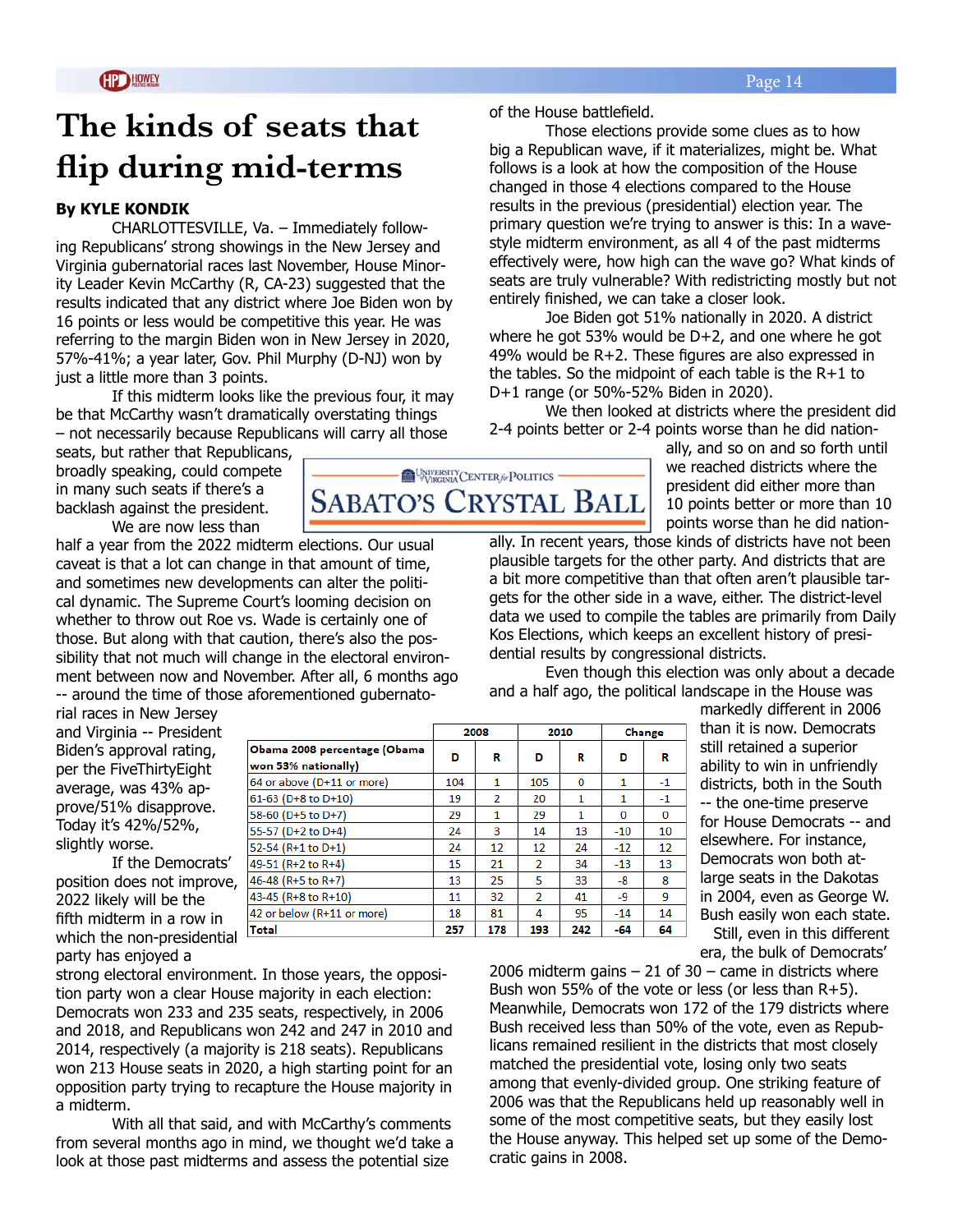**Republicans** netted an impressive 64 seats in 2010, rebuilding quickly from their lopsided losses in 2006 and 2008. A lot of what happened in 2010 was realignment, as Democrats from very Republican-leaning seats were largely wiped out. About a third of the Republican gains (23 of 64 net) came

|                                                     | 2012     |          | 2014           |          | Change   |                |
|-----------------------------------------------------|----------|----------|----------------|----------|----------|----------------|
| Obama 2012 percentage (Obama<br>won 51% nationally) | D        | R        | D              | R        | D        | R              |
| 62 or above (D+11 or more)                          | 113      | $\Omega$ | 113            | $\bf{0}$ | $\Omega$ | 0              |
| 59-61 (D+8 to D+10)                                 | 23       | $\Omega$ | 23             | 0        | $\Omega$ | 0              |
| 56-58 (D+5 to D+7                                   | 26       | 1        | 24             | 3        | $-2$     | $\overline{2}$ |
| 53-55 (D+2 to D+4)                                  | 16       | 3        | 13             | 6        | $-3$     | 3              |
| 50-52 (R+1 to D+1)                                  | 14       | 12       | 10             | 16       | -4       | 4              |
| 47-49 (R+2 to R+4)                                  | 4        | 27       | 3              | 28       | $-1$     | 1              |
| 44-46 (R+5 to R+7)                                  | 2        | 36       | $\overline{2}$ | 36       | 0        | 0              |
| 41-43 (R+8 to R+10)                                 | $\Omega$ | 40       | $\Omega$       | 40       | $\Omega$ | 0              |
| 40 or below (R +11 or more)                         | 3        | 115      | $\Omega$       | 118      | $-3$     | 3              |
| Total                                               | 201      | 234      | 188            | 247      | $-13$    | 13             |

in districts where Barack Obama won 45% of the vote or less: That includes the aforementioned Dakota seats, and many others in conservative-leaning turf. Those kinds of seats are basically sorted out now by presidential preference and are not compelling targets for either side.

Republicans did not flip any seats where Obama won 58% of the vote or more; the two they won in that election were districts they already held: Robert Dold (R) successfully defended IL-10 in the Chicago suburbs as an open seat, and Rep. Jim Gerlach (R, PA-6) defended his district in the Philadelphia area. Neither are in the House anymore, and Democrats hold versions of their old districts. Republicans did, however, flip 10 seats in the Obama 55%-57% range, although remember that Obama won 53% of the vote, so those seats were a little bit closer to the median than they would be now, because Biden won just 51% of the vote. Overall, the Republican wave crested at the D+4 mark.

This midterm perhaps didn't feel like a wave because Republicans only netted 13 additional seats compared to the previous election. But they also were starting from a high point (234 seats won in 2012) and the majority they did win, 247 seats, was the biggest the party had won since right before the Great Depression. Still, Democrats did not lose any seats where Obama got 59% of the vote or more -- although they had a couple of very close

lar vote -- speaks to the strength of the Republicans' gerrymandering power in the post-2010 redistricting cycle, although court interventions would weaken the Republican edge in subsequent years.

Donald Trump won just 46% of the vote in 2016, whereas the winners in the previous 3 elections won between 51%-53%. So the

Trump 45%-47% range is the midpoint here. Still, what we see is that the Democratic gains came almost entirely in districts where Trump won 53% of the vote or less. Just 2 of their 41 net gains came in seats where Trump did better; Democrats also defended Rep. Collin Peterson (D, MN-7) in a district where Trump won 62%. He is the real outlier here, and he would lose in 2020. The "fake" outlier, as it were, is that lonely 1 in the Republican column among the districts where Trump won 35% of the vote or less. That is a Pennsylvania district, PA-5, that was changed in redistricting between 2016 and 2018. We used the maps in place at the time of the midterm election as a baseline, and that district was a Republican-held swing district during the 2016 election. For the purposes of this analysis, you can safely ignore it (had the 2018 lines actually been in place during the 2016 election, Democrats would have almost assuredly won the seat).

Overall, Democrats won all 187 districts where Trump received less than 45% of the vote, and Republicans won only 10 of the 233 where Trump won less than 51% of the vote.

#### **Conclusion: Signs for 2020**

McCarthy's claim in the aftermath of last year's elections that Democrats in Biden +16 seats are vulnerable actually squares somewhat with this history, although

calls -- and Democrats only lost 9 where Obama got between 53%-58%. Otherwise, Republicans eliminated all the Democrats in seats where Obama got 43% or less, and they won all but 5 of the 227 districts where Obama won less than 50% of the vote. That there were so many of those districts -- Obama got less than 50% in a clear majority of House districts despite winning 51% of the popu-

Table 4: House results by presidential margin, 2016 vs. 2018

| Trump 2016 percentage (Trump<br>won 46% nationally) | 2016           |                | 2018 |          | Change         |              |
|-----------------------------------------------------|----------------|----------------|------|----------|----------------|--------------|
|                                                     | D              | R              | D    | R        | D              | R            |
| 57 or above (R+11 or more)                          | 1              | 125            | 1    | 125      | $\Omega$       | $\Omega$     |
| 54-56 (R+8 to R+10)                                 |                | 37             | 3    | 35       | $\overline{2}$ | $-2$         |
| 51-53 (R+5 to R+7)                                  | $\overline{2}$ | 36             | 8    | 30       | 6              | $-6$         |
| 48-50 (R+2 to R+4)                                  | 7              | 16             | 18   | 5        | 11             | $-11$        |
| 45-47 (D+1 to R+1)                                  | 10             | 13             | 18   | 5        | 8              | $-8$         |
| 42-44 (D+2 to D+4)                                  | 11             | $\overline{7}$ | 18   | $\Omega$ | 7              | $-7$         |
| 39-41 (D+5 to D+7)                                  | 20             | 6              | 26   | $\Omega$ | 6              | $-6$         |
| 36-38 (D+8 to D+10)                                 | 26             | $\mathbf 0$    | 26   | $\Omega$ | $\mathbf{0}$   | $\mathbf{O}$ |
| 35 or below (D+11 or more)                          | 116            |                | 117  | $\Omega$ | 1              | $-1$         |
| Total                                               | 194            | 241            | 235  | 200      | 41             | $-41$        |

we would probably set the bar a little lower. It seems pretty hard for an opposition party to win districts where the president got 55% or more of the vote even in a midterm wave, although it does happen. But the lion's share of the gains generally come below that mark.  $\div$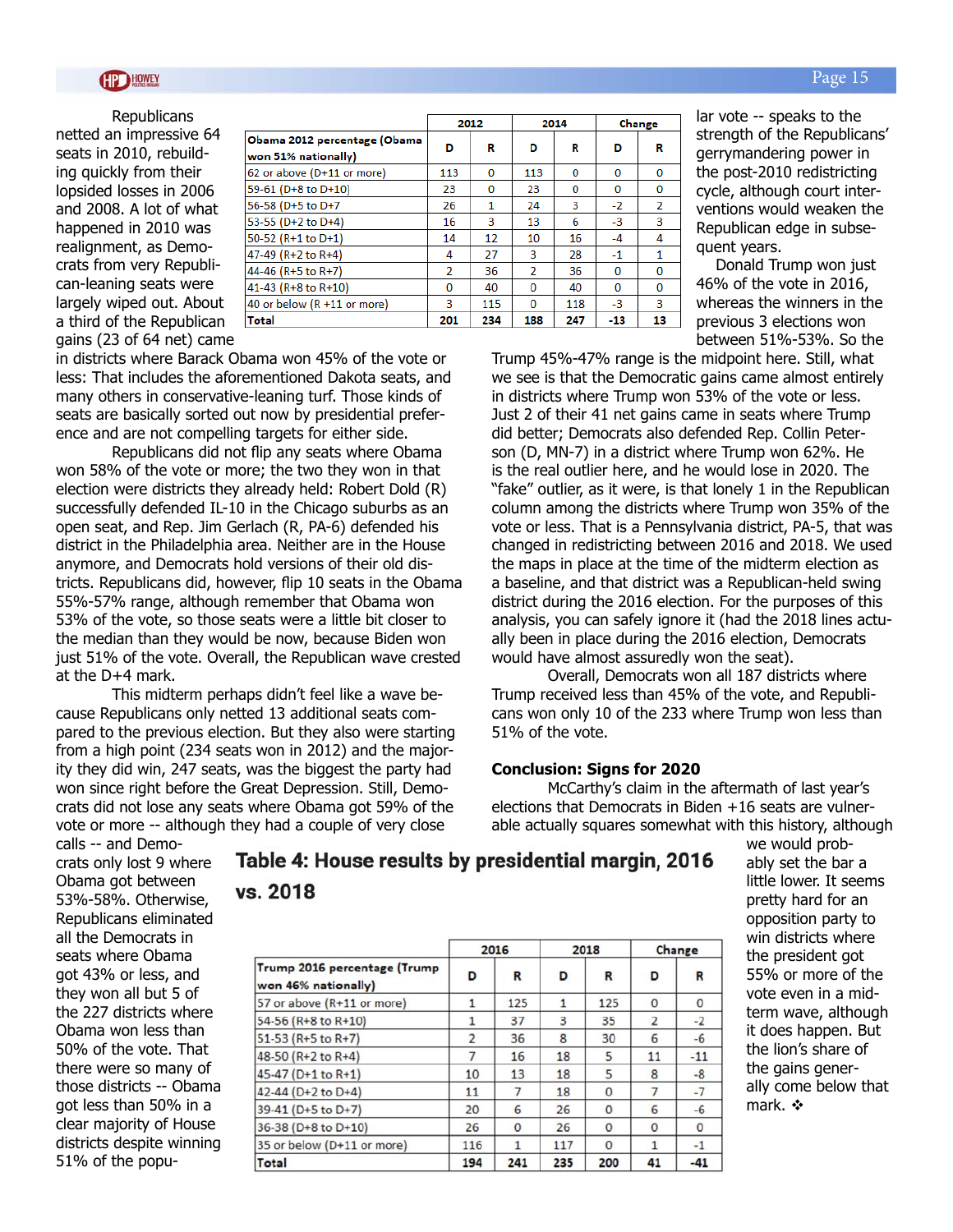#### **HOWEY**

**James Briggs, IndyStar:** Ten years ago, Mitch Daniels set an ambitious goal: Double the number of degrees and certificates awarded by Indiana colleges so that 60% of adults have a postsecondary credential by 2025. A decade of governance under Daniels, Mike Pence and Gov. Eric Holcomb has failed to improve Indiana's status as one of the worst states in America for educational attainment. As of 2020, 28.9% of Hoosiers had a bachelor's degree or higher (11th-worst in the U.S.) That's up from 22.7% in 2010, yet growing at a far slower rate than the nation as a while. By Indiana's own standard, the state is going to fall far short of Daniels' 2025 benchmark, even when giving credit for almost every kind of certificate under the sun. The state's in-**COLUMNISTS** ability to educate children  $-$  and to entice college **INDIANA** students to stay after they graduate  $-$  is pushing Indiana toward an economic crisis, which, so far, has been masked by low unemployment. But a reckoning is looming.

Before long, the governor — whether it's Holcomb or a successor — and the Indiana General Assembly are going to have to act with urgency to educate the state or it is going to slide into the abyss. That's the unmistakable conclusion of three reports on Indiana's economy released since last year. Brookings, American Affairs and Ball State University have each published deep dives with similar findings: Indiana is underperforming the nation by most metrics, it caters too much to low-paying jobs and does not do enough to educate citizens or attract new residents with college degrees. "Labor markets are screaming for people nationwide," Ball State University economist Michael Hicks told me. "They're screaming quietly. Local fast-food restaurants can't find \$15-an-hour workers, and they may complain about it, but the fact is the U.S. economy is so disproportionately demanding college graduates that almost everything else doesn't matter."

Hicks offers the latest compilation of evidence that Indiana is falling behind in a new study entitled, "Indiana's Poor Economic Recovery, 2010-2019," which tracks the state's policies and economic performance in the wake of the Great Recession. Hicks sums up the decade in one sentence: "In short, the low-tax, policies pursued from 2010 through 2019 failed to produce broad economic growth." During those years, Hicks writes that Indiana's economy grew at just 41% of the rate of the U.S. average. "Indiana has not had a single quarter of economic growth as fast as the nation since summer 2016," he writes. Broadly speaking, Indiana has failed to keep up. Hicks writes: "Indiana's weak recovery saw the state perform much worse than the nation in measures of job creation, GDP growth, population growth, productivity growth, and personal income growth."  $\triangle$ 

**John Krull, Statehouse File:** Once again, an Indiana politician has made national news. And — once again — not in a good way. U.S. Rep. Victoria Spartz, R-Indiana, drew the spotlight this time. She has earned the dubious distinction of being named the worst boss in Congress. She won the honor by having the worst staff turnover of any member of the U.S. House of Representatives or U.S. Senate. Politico decided to dig a little deeper. It talked to former Spartz staffers and Republican leaders in Congress, who apparently tried to intervene a couple of times to keep the Indiana congresswoman from abusing the people who work for her. What Politico turned up resembled something out of a situation comedy. Former Spartz staffers and GOP officials reported that the congresswoman

routinely screams at subordinates and calls them "idiots" and "morons." She also so often changes her mind without telling anyone and then berates staffers for not anticipating her wavering thoughts that they have taken to making audio recordings of her instructions as proof that they followed them.

After Politico published its story, others followed suit. Our congresswoman even made People magazine. Spartz's response to the reports was self-justifying blather that evaded the issue. "I'm grateful to my current and former staff. I work extremely hard at a pace that is not for everyone. I remain focused on working hard for the people of Indiana," she said in a prepared statement. Ah, yes, the "I'm-working-so-hard-that-I-don't-have-time-to-be-adecent-human-being" defense. ❖

**Jason L. Riley, Wall Street Journal:** Bill Clinton's famous formulation in 1992 was that abortion ought to be "safe, legal and rare." His goal was to coalesce liberal and moderate Democrats on the issue, but the wording also suggested that even among supporters of Roe v. Wade, abortion was properly viewed as undesirable: the fewer, the better. In the three decades since, the U.S. abortion rate has in fact declined—in recent years it's fallen to about half of what it was in the early 1980s—yet significant racial disparities persist. In other contexts, group differences in outcome set off alarms on the political left. The racial gap in test scores has brought calls to eliminate the SAT and other admissions tests. The racial gap in arrest and incarceration rates has brought calls to legalize drugs and reduce resources for law enforcement. Racial differences in wealth and income fuel progressive demands for slavery reparations and a larger welfare state. And so on. When it comes to abortion, however, left-wing concern seems to stop at making the procedure safe and legal, even while black-white disparities have not only persisted but widened. A 2020 paper by public-health scholar James Studnicki and two co-authors cites data from the Centers for Disease Control and Prevention to note that the black abortion rate is nearly four times higher than the white rate: "Between 2007-2016, the Black rate declined 29% and the White rate declined 33%—meaning that the racial disparity actually increased rather than decreased." v